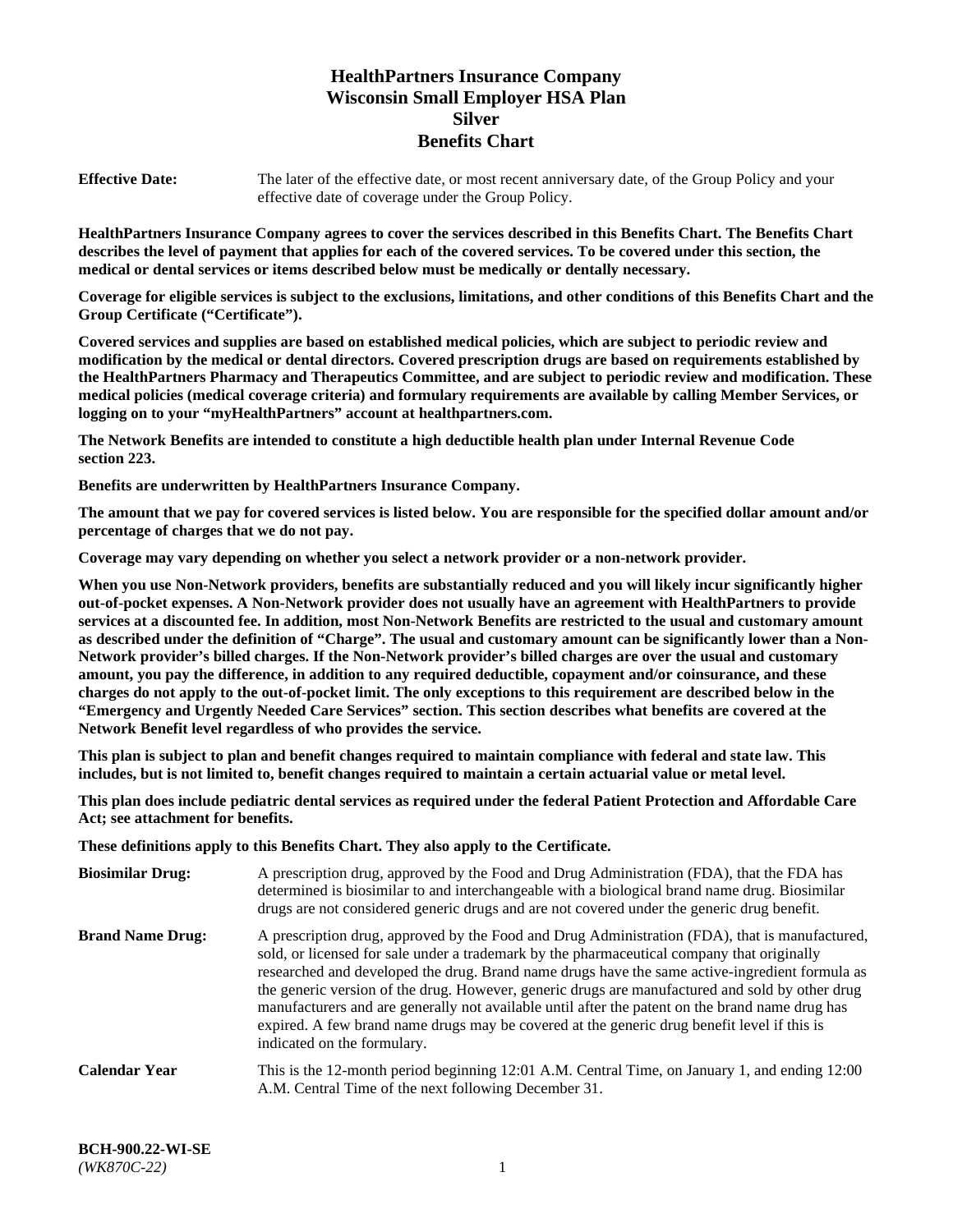| <b>Charge:</b> | For covered services delivered by a network provider, this is the provider's discounted fee for a<br>given medical/surgical service, procedure or item.                                                                                                                                                                                                                                                                                                                                                                                                                                                                                                                                                                 |
|----------------|-------------------------------------------------------------------------------------------------------------------------------------------------------------------------------------------------------------------------------------------------------------------------------------------------------------------------------------------------------------------------------------------------------------------------------------------------------------------------------------------------------------------------------------------------------------------------------------------------------------------------------------------------------------------------------------------------------------------------|
|                | For covered services delivered by non-network providers, a contracted rate may apply if such<br>arrangement is available to HealthPartners.                                                                                                                                                                                                                                                                                                                                                                                                                                                                                                                                                                             |
|                | For the usual and customary charge for covered services delivered by non-network providers, our<br>payment is calculated using one of the following options, depending on availability: 1) a<br>percentage of the Medicare fee schedule; 2) a comparable schedule if the service is not on the<br>Medicare fee schedule; or 3) a commercially reasonable rate for such service if a fee schedule is<br>not available.                                                                                                                                                                                                                                                                                                   |
|                | The usual and customary charge is the maximum amount allowed that we consider in the<br>calculation of the payment of charges incurred for certain covered services. You must pay for any<br>charges above the usual and customary charge, and they do not apply to the out-of-pocket limit.                                                                                                                                                                                                                                                                                                                                                                                                                            |
|                | A charge is incurred for covered ambulatory medical and surgical services, on the date the service<br>or item is provided. A charge is incurred for covered inpatient services, on the date of admission to<br>a hospital. To be covered, a charge must be incurred on or after your effective date and on or<br>before the termination date.                                                                                                                                                                                                                                                                                                                                                                           |
|                | Copayment/Coinsurance: The specified dollar amount, or percentage, of charges incurred for covered services, which we do<br>not pay, but which you must pay, each time you receive certain medical services, procedures or<br>items. Our payment for those covered services or items begins after the copayment or coinsurance<br>is satisfied. Covered services or items requiring a copayment or coinsurance are specified in this<br>Benefits Chart.                                                                                                                                                                                                                                                                 |
|                | For services provided by a network provider:<br>An amount which is listed as a flat dollar copayment is applied to a network provider's discounted<br>charge for a given service. However, if the network provider's discounted charge for a service or<br>item is less than the flat dollar copayment, you will pay the network provider's discounted charge.<br>An amount which is listed as a percentage of charges or coinsurance is based on the network<br>provider's discounted charges, calculated at the time the claim is processed, which may include an<br>agreed upon fee schedule rate for case rate or withhold arrangements.                                                                            |
|                | For services provided by a non-network provider:<br>Any copayment or coinsurance is applied to the lesser of the provider's charges or the usual and<br>customary charge for a service.                                                                                                                                                                                                                                                                                                                                                                                                                                                                                                                                 |
|                | A copayment or coinsurance is due at the time a service is provided, or when billed by the<br>provider. The copayment or coinsurance applicable for a scheduled visit with a HealthPartners<br>network provider will be collected for each visit, late cancellation and failed appointment.                                                                                                                                                                                                                                                                                                                                                                                                                             |
| Deductible:    | The specified dollar amount of charges incurred for covered services, which we do not pay, but an<br>enrollee or a family has to pay first in a calendar year. Our payment for those services or items<br>begins after the deductible is satisfied. For network providers, the amount of the charges that apply<br>to the deductible are based on the network provider's discounted charges, calculated at the time<br>the claim is processed, which may include an agreed upon fee schedule rate for case rate or<br>withhold arrangements. For non-network providers, the amount of charges that apply to the<br>deductible are the lesser of the provider's charges or the usual and customary charge for a service. |
|                | Any amounts paid or reimbursed by a third party, including but not limited to: point of service<br>rebates, manufacturer coupons, manufacturer debits cards or other forms of direct reimbursement<br>to an Insured for a product or service, will not apply toward your deductible, to the extent<br>permitted under state and federal law.                                                                                                                                                                                                                                                                                                                                                                            |
|                | Your plan has an embedded deductible. This means once an Insured meets the individual<br>deductible, the plan begins paying benefits for that person. If two or more members of the family<br>meet the family deductible, the plan begins paying benefits for all members of the family,<br>regardless of whether each Insured has met the individual deductible. However, an Insured may<br>not contribute more than the individual deductible toward the family deductible.                                                                                                                                                                                                                                           |
|                | All services are subject to the deductible unless otherwise indicated below in this Benefits Chart.                                                                                                                                                                                                                                                                                                                                                                                                                                                                                                                                                                                                                     |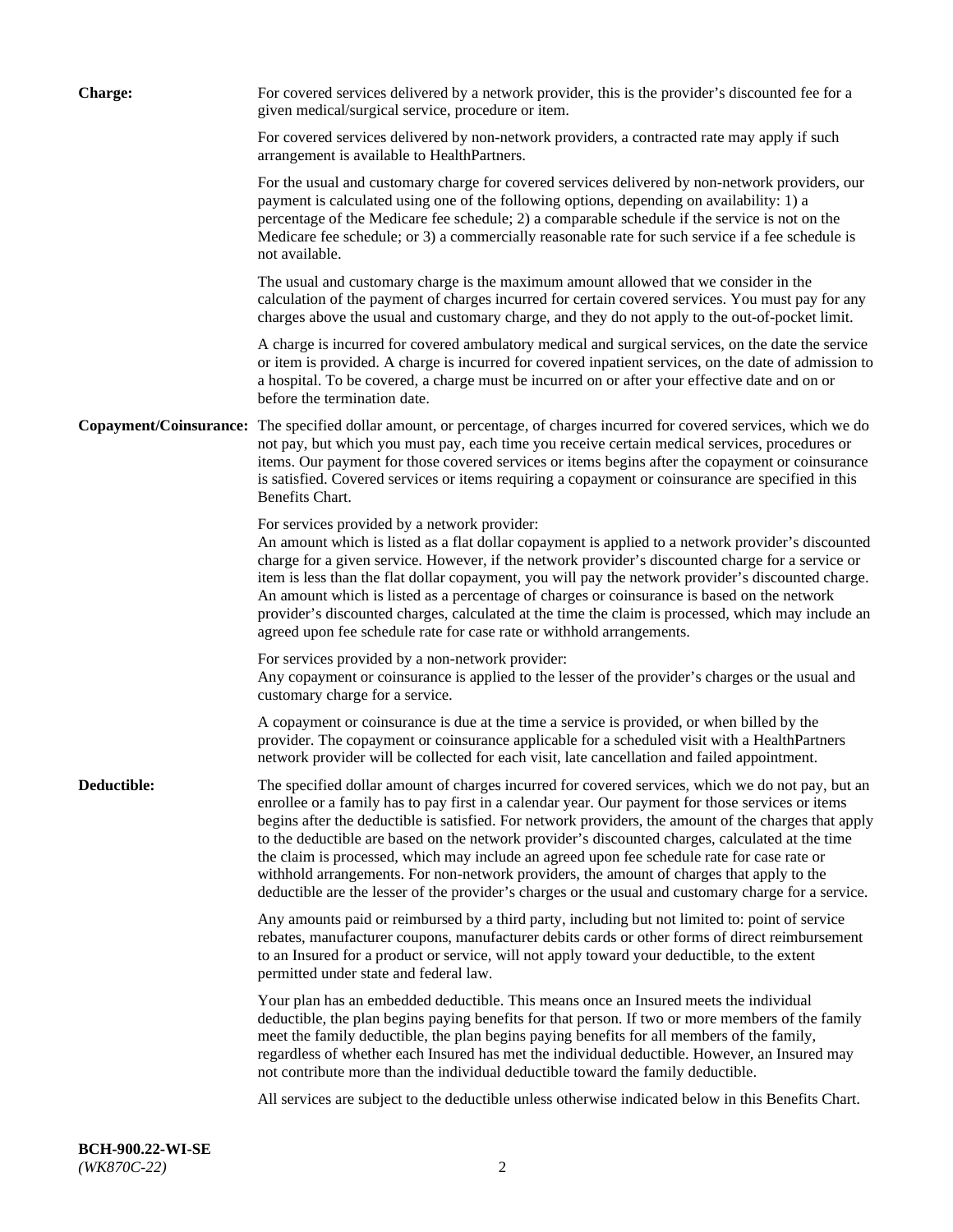| Formulary:                                 | This is a current list, which may be revised from time to time, of prescription drugs, medications,<br>equipment and supplies covered by us as indicated in this Benefits Chart which are covered at the<br>highest benefit level. Some drugs on the formulary may require prior authorization to be covered<br>as formulary drugs. The formulary, and information on drugs that require prior authorization, are<br>available by calling Member Services, or logging on to your "myHealthPartners" account at<br>healthpartners.com. |
|--------------------------------------------|---------------------------------------------------------------------------------------------------------------------------------------------------------------------------------------------------------------------------------------------------------------------------------------------------------------------------------------------------------------------------------------------------------------------------------------------------------------------------------------------------------------------------------------|
| <b>Generic Drug:</b>                       | A prescription drug, approved by the Food and Drug Administration (FDA), that the FDA has<br>determined is comparable to a brand name drug product in dosage form, strength, route of<br>administration, quality, intended use and documented bioequivalence. Generally, generic drugs<br>cost less than brand name drugs. Some brand name drugs may be covered at the generic drug<br>benefit level if this is indicated on the formulary.                                                                                           |
| <b>Lifetime Maximum</b><br><b>Benefit:</b> | The specified coverage limit actually paid by us for services and/or charges incurred by you for any<br>given procedure or diagnosis. Payment of benefits under this Benefits Chart ceases when that lifetime<br>maximum benefit is reached. You have to pay for any subsequent charges.                                                                                                                                                                                                                                              |
| <b>Non-Formulary Drug:</b>                 | This is a prescription drug, approved by the Food and Drug Administration (FDA), that is not on<br>the formulary, is medically necessary and is not investigative or experimental or otherwise<br>excluded under the Certificate.                                                                                                                                                                                                                                                                                                     |
| <b>Out-of-Pocket Expenses:</b>             | You pay the specified copayments/coinsurance and deductibles applicable for particular services,<br>subject to the out-of-pocket limit described below. These amounts are in addition to the monthly<br>premium payments.                                                                                                                                                                                                                                                                                                             |
| <b>Out-of-Pocket Limit:</b>                | You pay the copayments/coinsurance and deductibles for covered services, to the individual or<br>family out-of-pocket limit. Thereafter we cover 100% of the charges incurred for all other covered<br>services, for the rest of the calendar year. You pay amounts greater than the out-of-pocket limit if<br>you exceed any lifetime maximum benefit or any visit or day limits.                                                                                                                                                    |
|                                            | Non-Network Benefits above the usual and customary charge (see definition of charge above) do<br>not apply to the out-of-pocket limit.                                                                                                                                                                                                                                                                                                                                                                                                |
|                                            | Non-Network Benefits for transplant surgery do not apply to the out-of-pocket limit.                                                                                                                                                                                                                                                                                                                                                                                                                                                  |
|                                            | Any amounts paid or reimbursed by a third party, including but not limited to: point of service<br>rebates, manufacturer coupons, manufacturer debit cards or other forms of direct reimbursement to<br>an Insured for a product or service, will not apply as an out-of-pocket expense, to the extent<br>permitted under state and federal law.                                                                                                                                                                                      |
|                                            | You are responsible to keep track of the out-of-pocket expenses. Contact Member Services for<br>assistance in determining the amount paid by the enrollee for specific eligible services received.<br>Claims for reimbursement under the out-of-pocket limit provisions are subject to the same time<br>limits and provisions described under the "Claims Provisions" section of the Certificate.                                                                                                                                     |
| <b>Preventive Drug List:</b>               | This is a current list, which may be revised from time to time, of certain formulary preventive<br>prescription drugs and certain diabetic supplies, covered under the Plan as indicated in this<br>Benefits Chart. The Preventive Drug List is available by logging on to your "myHealthPartners"<br>account at healthpartners.com or by calling Member Services.                                                                                                                                                                    |
| <b>Specialty Drug List:</b>                | This is a current list, which may be revised from time to time, of prescription drugs, medications,<br>equipment and supplies, which are typically bio-pharmaceuticals. The purpose of a specialty drug<br>list is to facilitate enhanced monitoring of complex therapies used to treat specific conditions.<br>Specialty drugs are covered by us as indicated in this Benefits Chart. The specialty drug list is<br>available by calling Member Services, or logging on to your "myHealthPartners" account at<br>healthpartners.com. |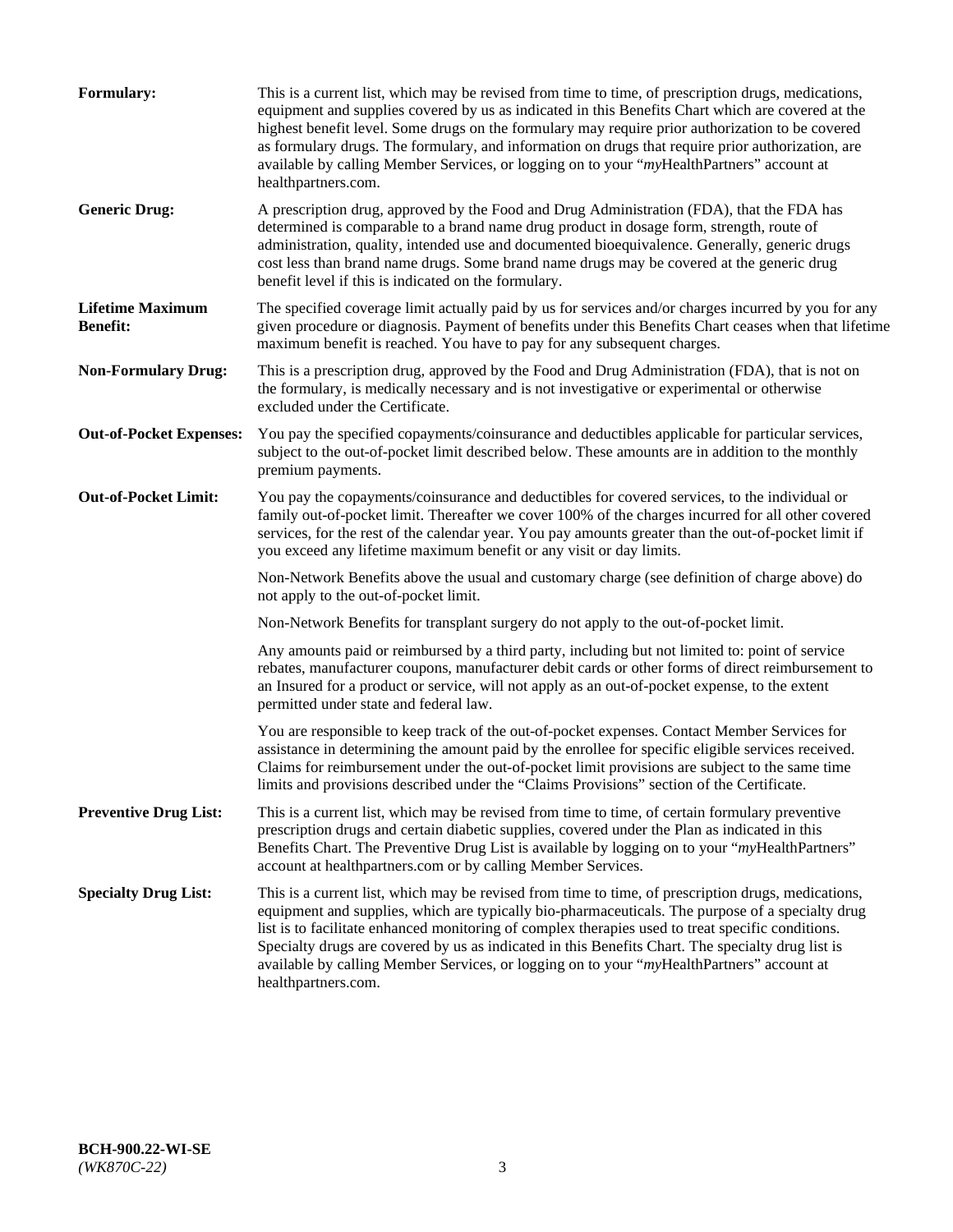## **DEDUCTIBLES AND OUT-OF-POCKET LIMITS**

### **Individual calendar year deductible**

| <b>Network Benefits</b> | <b>Non-Network Benefits</b> |
|-------------------------|-----------------------------|
| \$3,000                 | \$10,000                    |

## **Family calendar year deductible**

| <b>Network Benefits</b> | <b>Non-Network Benefits</b> |
|-------------------------|-----------------------------|
| \$6,000                 | \$20,000                    |

Separate deductibles must be satisfied under the Network Benefits and Non-Network Benefits.

Your plan has an embedded deductible. This means once an Insured meets the individual deductible, the plan begins paying benefits for that person. If two or more members of the family meet the family deductible, the plan begins paying benefits for all members of the family, regardless of whether each Insured has met the individual deductible. However, an Insured may not contribute more than the individual deductible toward the family deductible.

Any amounts paid or reimbursed by a third party, including but not limited to: point of service rebates, manufacturer coupons, manufacturer debits cards or other forms of direct reimbursement to an Insured for a product or service, will not apply toward your deductible, to the extent permitted under state and federal law.

### **Individual calendar year out-of-pocket limit**

| Network Benefits | <b>Non-Network Benefits</b> |
|------------------|-----------------------------|
| \$6,000          | \$30,000                    |

### **Family calendar year out-of-pocket limit**

| <b>Network Benefits</b> | <b>Non-Network Benefits</b> |
|-------------------------|-----------------------------|
| \$12,000                | \$60,000                    |

Separate Out-of-Pocket Limits must be satisfied under Network Benefits and Non-Network Benefits.

Non-Network Benefits above the usual and customary charge will not apply to the individual or family Out-of-Pocket Limit.

Non-Network Benefits for transplant surgery do not apply to the Out-of-Pocket Limit.

Any amounts paid or reimbursed by a third party, including but not limited to: point of service rebates, manufacturer coupons, manufacturer debit cards or other forms of direct reimbursement to an Insured for a product or service, will not apply as an out-of-pocket expense, to the extent permitted under state and federal law.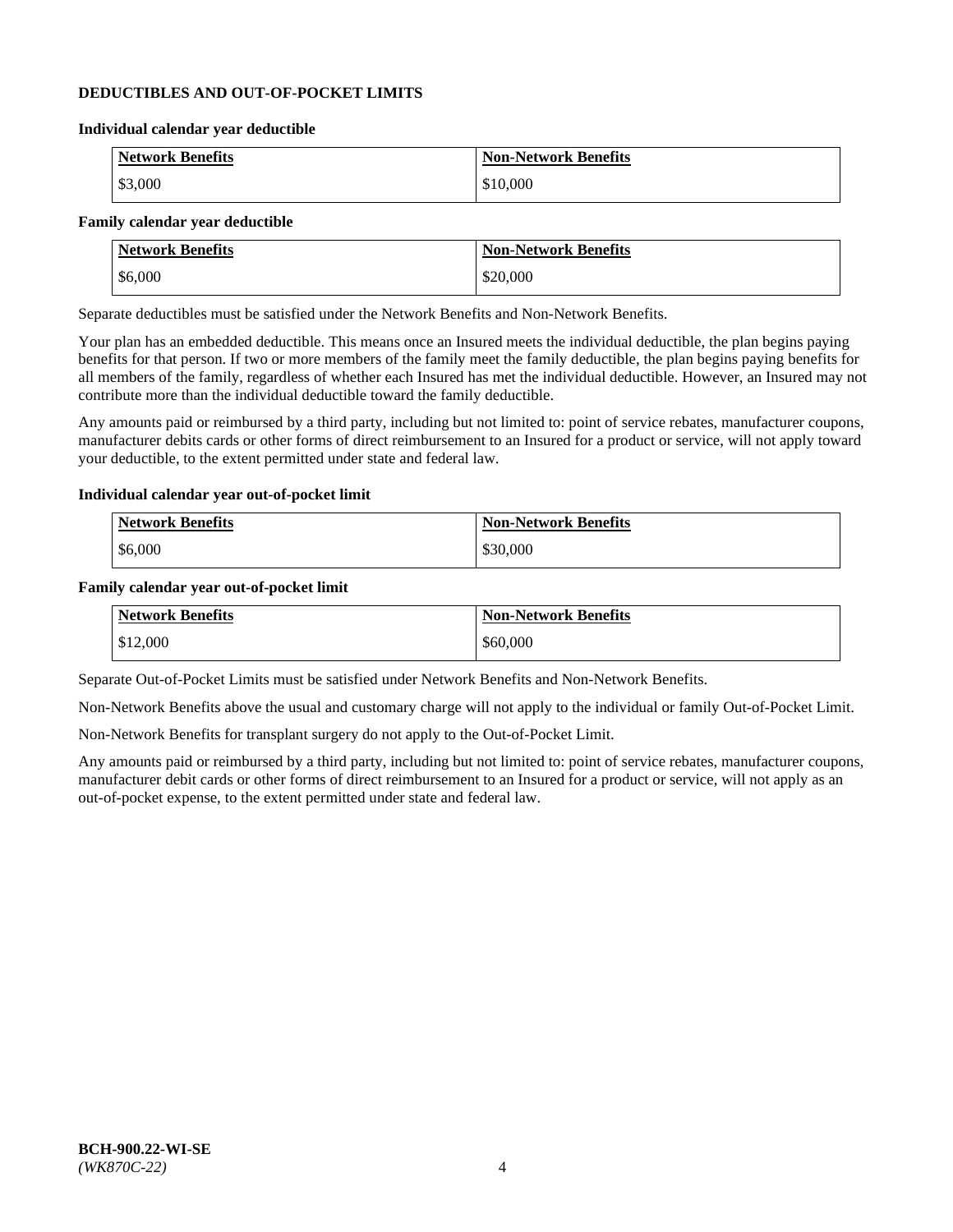# **AMBULANCE AND MEDICAL TRANSPORTATION**

## **Covered Services:**

We cover ambulance and medical transportation for medical emergencies.

We also cover medically necessary, non-emergency transportation if it meets our medical coverage criteria. Covered services and supplies are based on established medical policies, which are subject to periodic review and modification by the medical directors. These medical policies (medical coverage criteria) and applicable prior authorization requirements are available by calling Member Services, or logging on to your "*my*HealthPartners" account a[t healthpartners.com.](https://www.healthpartners.com/hp/index.html)

| <b>Network Benefits</b>      | <b>Non-Network Benefits</b> |
|------------------------------|-----------------------------|
| 70% of the charges incurred. | See Network Benefits.       |

### **Not Covered:**

See "Services Not Covered" in the Certificate.

# **AUTISM SERVICES**

## **Covered Services:**

We cover prior authorized evidence-based intensive-level and nonintensive-level treatment of autism spectrum disorders (autism disorder, Asperger's syndrome or pervasive development disorder not otherwise specified).

Covered services are based on established medical policies, which are subject to periodic review and modification by the medical directors. These medical policies (medical coverage criteria) are available by calling Member Services, or logging on to your "*my*HealthPartners" account at [healthpartners.com.](https://www.healthpartners.com/hp/index.html)

Your network provider will coordinate the prior authorization process for any autism treatment services. You may call Member Services at 952-883-5000 or toll-free at 800-883-2177 if you have any questions or concerns regarding the authorization process.

Please call Member Services at 952-883-5000 or toll-free at 800-883-2177 to request authorization for autism treatment services from a non-network provider.

**Intensive-level services** for children diagnosed with autism spectrum disorders. Intensive-level services must begin on or after 2 years of age and end before 9 years of age. Intensive-level services, on average, are services provided for more than 20 hours of treatment per week. (The average number of hours a week is calculated over a six-month period.)

| Network Benefits                         | <b>Non-Network Benefits</b>              |
|------------------------------------------|------------------------------------------|
| 70% of the charges incurred.             | 50% of the charges incurred.             |
| Limited to 240 visits per calendar year. | Limited to 240 visits per calendar year. |

The maximum number of visits is combined for Network Benefits and Non-Network Benefits. Visit limits are based on the minimum coverage amounts available at the time of publication. Additional visits may be available if required due to revised minimum coverage amounts being issued by the Office of the Commissioner of Insurance. See our medical coverage criteria for current visit limits.

### **Intensive-level services lifetime maximum benefit**

| Network Benefits                                                     | <b>Non-Network Benefits</b>                                          |
|----------------------------------------------------------------------|----------------------------------------------------------------------|
| 4 years of cumulative services under this plan or any<br>other plan. | 4 years of cumulative services under this plan or any<br>other plan. |

The Lifetime Maximum Benefit is combined for Network Benefits and Non-Network Benefits.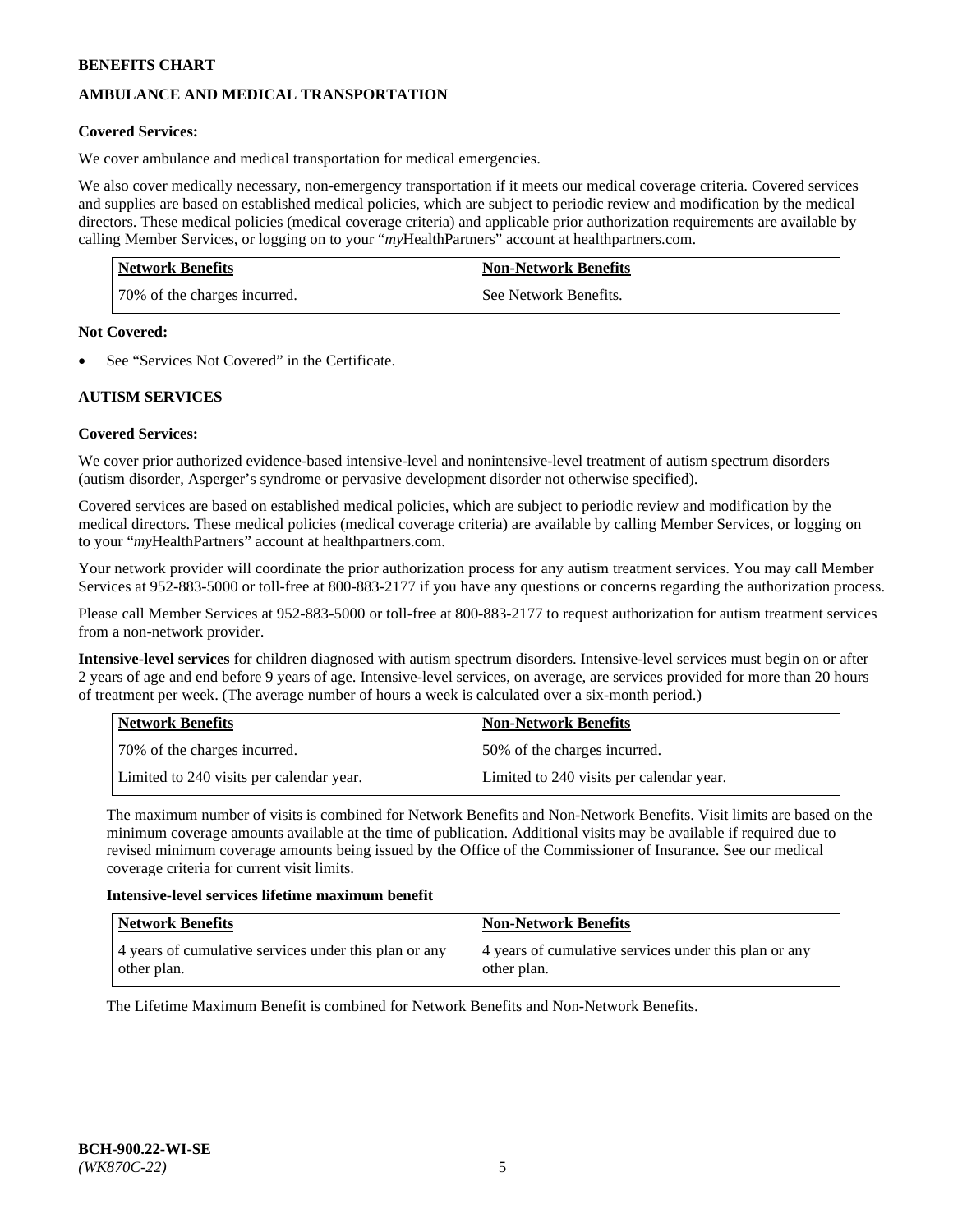**Nonintensive-level services** for Insureds diagnosed with autism spectrum disorders

| Network Benefits                         | <b>Non-Network Benefits</b>              |
|------------------------------------------|------------------------------------------|
| 70% of the charges incurred.             | 50% of the charges incurred.             |
| Limited to 120 visits per calendar year. | Limited to 120 visits per calendar year. |

The maximum number of visits is combined for Network Benefits and Non-Network Benefits. Visit limits are based on the minimum coverage amounts available at the time of publication. Additional visits may be available if required due to revised minimum coverage amounts being issued by the Office of the Commissioner of Insurance. See our medical coverage criteria for current visit limits.

## **Not Covered:**

See "Services Not Covered" in the Certificate.

# **BEHAVIORAL HEALTH SERVICES**

## **Covered Services:**

Covered services are based on established medical policies, which are subject to periodic review and modification by the medical directors. These medical policies (medical coverage criteria) are available by calling Member Services, or logging on to your "*my*HealthPartners" account at [healthpartners.com.](https://www.healthpartners.com/hp/index.html)

**Transitional treatment services:** These are services for the treatment of nervous or mental disorders and substance use disorders which are provided to an Insured in a less restrictive manner than are inpatient hospital services but in a more intensive manner than are outpatient services. Transitional treatment services are services offered by a provider, and certified by the Wisconsin Department of Health Services for each of the following (except the last bulleted item):

- Mental health services for covered adults in a day treatment program.
- Mental health services for covered children in a day hospital treatment program.
- Services for persons with chronic mental illness provided through a community support program.
- Residential treatment programs for covered persons with substance use disorder.
- Substance use disorder services in a day treatment program.
- Services for persons who are experiencing a mental health crisis or who are in a situation likely to turn into a mental health crisis if support is not provided.
- Intensive outpatient programs for the treatment of psychoactive substance use disorders provided in accordance with the patient placement criteria of the American Society of Addiction Medicine.

## **Mental health services**

We cover services for mental health diagnoses as described in the Diagnostic and Statistical Manual of Mental Disorders – Fifth Edition (DSM 5) (most recent edition).

We provide coverage for mental health treatment ordered by a Wisconsin court under a valid court order that is issued on the basis of a behavioral care evaluation performed by a licensed psychiatrist or doctoral level licensed psychologist, which includes a diagnosis and an individual treatment plan for care in the most appropriate, least restrictive environment. We must be given a copy of the court order and the behavioral care evaluation, and the service must be a covered benefit under this plan, and the service must be provided by a network provider, or other provider as required by law.

**Outpatient services:** We cover medically necessary outpatient professional mental health services for evaluation, crisis intervention, and treatment of mental health disorders.

A comprehensive diagnostic assessment will be used as the basis for a determination by a mental health professional, concerning the appropriate treatment and the extent of services required.

Outpatient services we cover for a diagnosed mental health condition include the following:

- Individual, group, family and multi-family therapy.
- Medication management provided by a physician, certified nurse practitioner, or physician's assistant.
- Psychological testing services for the purposes of determining the differential diagnoses and treatment planning for patients currently receiving behavioral health services.
- Partial hospitalization services in a licensed hospital or community mental health center.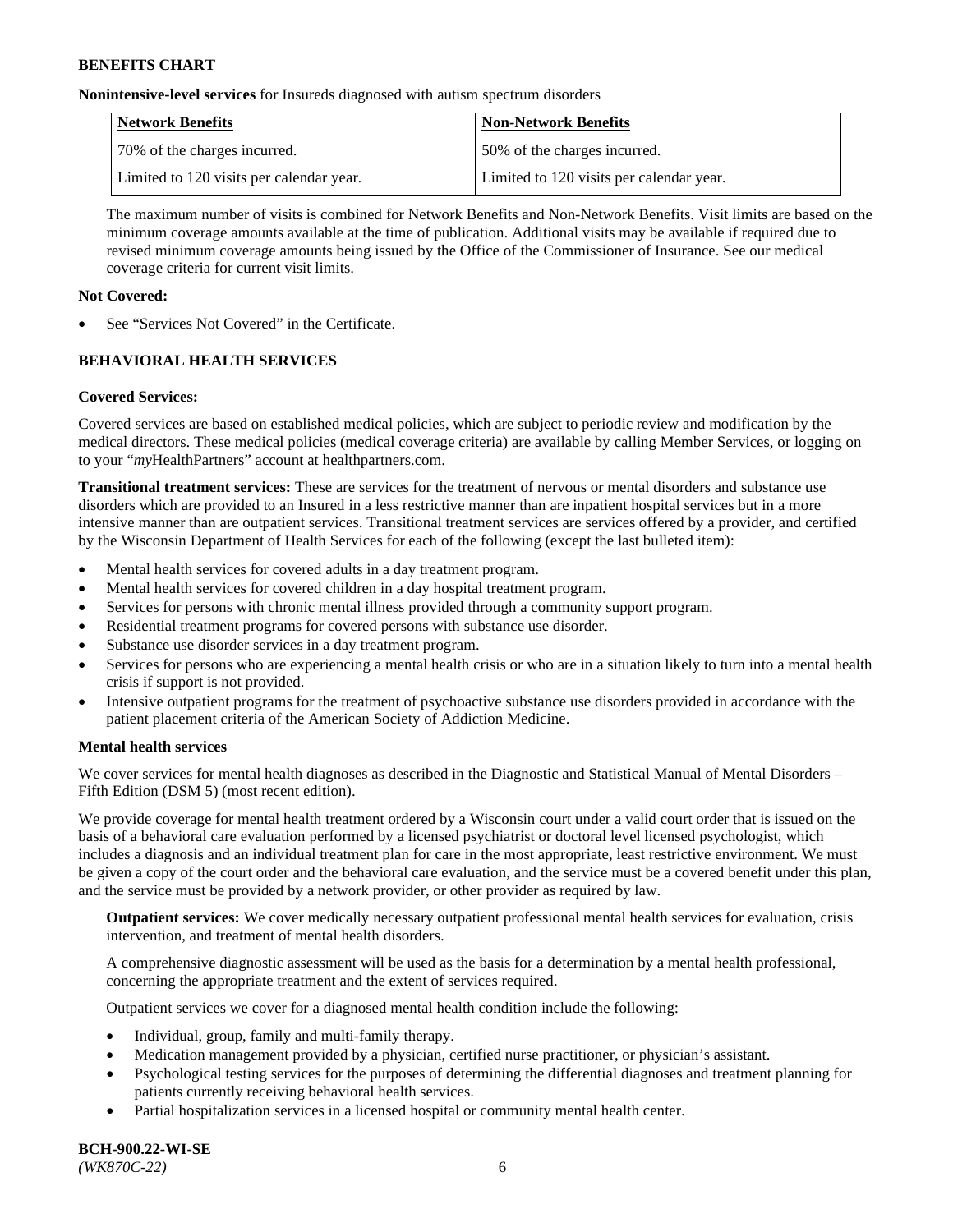- Psychotherapy and nursing services provided in the home if authorized by us.
- Treatment for gender dysphoria.

| Network Benefits             | <b>Non-Network Benefits</b>  |
|------------------------------|------------------------------|
| 70% of the charges incurred. | 50% of the charges incurred. |

### **Group therapy**

| Network Benefits             | <b>Non-Network Benefits</b>  |
|------------------------------|------------------------------|
| 70% of the charges incurred. | 50% of the charges incurred. |

## **Inpatient services, including mental health residential treatment services:** We cover the following:

- Medically necessary inpatient services in a hospital and professional services for treatment of mental health disorders. Medical stabilization is covered under inpatient hospital services in the "Hospital and Skilled Nursing Facility Services" section.
- Medically necessary mental health residential treatment services. This care must be authorized by us and provided by a hospital or residential behavioral health treatment facility licensed by the local state or Department of Health and Human Services. Services not covered under this benefit include halfway houses, group homes, extended care facilities, shelter services, correctional services, detention services, transitional services, group residential services, foster care services and wilderness programs.

| Network Benefits             | <b>Non-Network Benefits</b>  |
|------------------------------|------------------------------|
| 70% of the charges incurred. | 50% of the charges incurred. |

**Transitional treatment services:** We cover transitional treatment services described above for treatment of mental and nervous disorders.

| Network Benefits             | <b>Non-Network Benefits</b>  |
|------------------------------|------------------------------|
| 70% of the charges incurred. | 50% of the charges incurred. |

### **Substance use disorder treatment services**

We cover medically necessary services for assessments by a licensed alcohol and drug counselor and treatment of substance use disorders as defined in the latest edition of the DSM 5.

**Outpatient services:** We cover medically necessary outpatient professional services for diagnosis and treatment of substance use disorders. Substance use disorder treatment services must be provided by a program licensed by the local Department of Health Services.Outpatient services we cover for a diagnosed substance use disorder include the following:

- Individual, group, family, and multi-family therapy provided in an office setting.
- Opiate replacement therapy including methadone and buprenorphine treatment.

| Network Benefits             | Non-Network Benefits         |
|------------------------------|------------------------------|
| 70% of the charges incurred. | 50% of the charges incurred. |

**Inpatient services:** We cover the following:

- Medically necessary inpatient services in a hospital or a licensed residential primary treatment center.
- Services provided in a hospital that is licensed by the local state and accredited by Medicare.
- Detoxification services in a hospital or community detoxification facility if it is licensed by the local Department of Health Services.

| Network Benefits             | <b>Non-Network Benefits</b>  |
|------------------------------|------------------------------|
| 70% of the charges incurred. | 50% of the charges incurred. |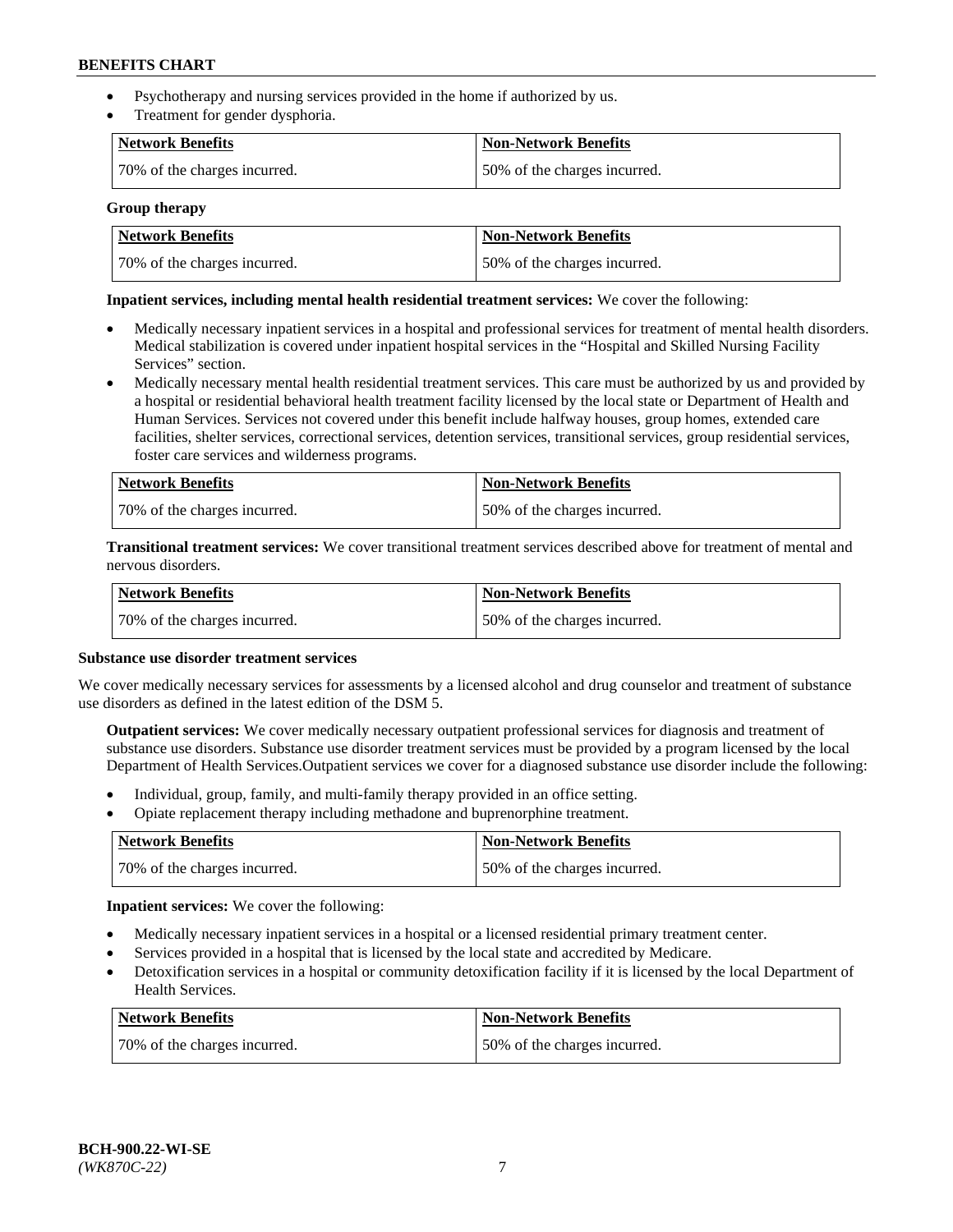**Transitional treatment services:** We cover transitional treatment services described above for treatment of substance use disorders.

| Network Benefits             | <b>Non-Network Benefits</b>  |
|------------------------------|------------------------------|
| 70% of the charges incurred. | 50% of the charges incurred. |

**Out-of-area services for Wisconsin students:** If a dependent child is a student in a school located in Wisconsin, but outside of our service area, we cover mental health and substance use disorder services as required under Wisconsin Statute 609.655.

- The student may have a clinical assessment from a local, non-network mental health or substance use disorder treatment provider at the network benefit level when prior authorized by us.
- If outpatient services are recommended in the clinical assessment, five outpatient visits from a non-network provider will be covered at the network benefit level.
- Our Medical Director will determine the need for continuing treatment by the non-network provider; additional visits may be approved.
- Coverage for the outpatient services will not be provided if the recommended treatment would keep the student from attending school on a regular basis or if the student is no longer attending the school full-time.

This benefit is subject to the limitations shown in this "Behavioral Health Services" section.

| Network Benefits             | <b>Non-Network Benefits</b> |
|------------------------------|-----------------------------|
| 70% of the charges incurred. | Not applicable.             |

A dependent child enrolled in a school outside of the state of Wisconsin is not eligible for this benefit.

## **Not Covered:**

See "Services Not Covered" in the Certificate.

## **CHIROPRACTIC SERVICES**

## **Covered Services:**

We cover chiropractic services for rehabilitative care. Chiropractic services are adjustments to any abnormal articulations of the human body, especially those of the spinal column, for the purpose of giving freedom of action to impinged nerves that may cause pain or deranged function.

Massage therapy which is performed in conjunction with other treatment/modalities by a chiropractor, is part of a prescribed treatment plan and is not billed separately is covered.

| Network Benefits             | Non-Network Benefits         |
|------------------------------|------------------------------|
| 70% of the charges incurred. | 50% of the charges incurred. |

### **Not Covered:**

- Massage therapy for the purpose of comfort or convenience of the Insured.
- See "Services Not Covered" in the Certificate.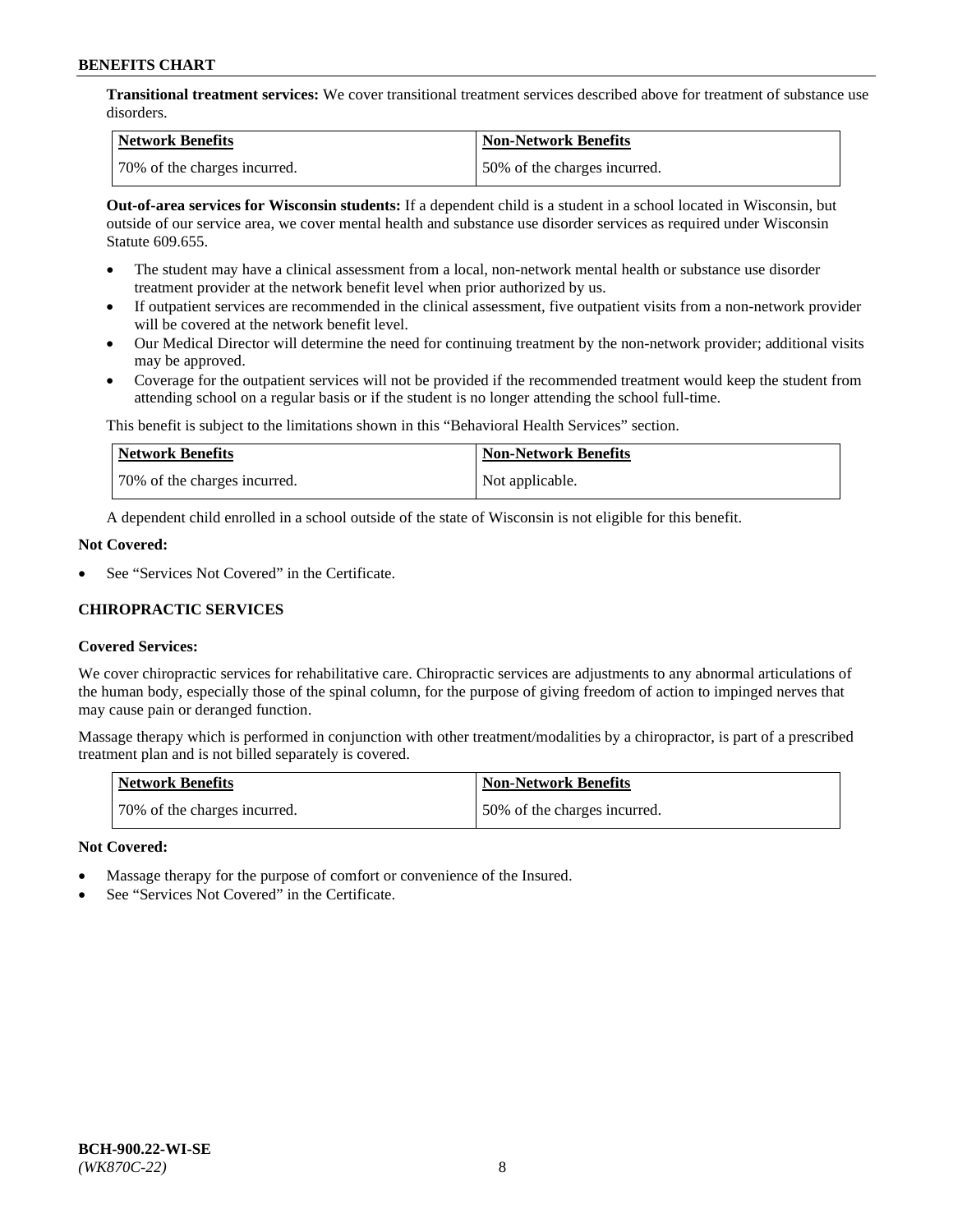# **CLINICAL TRIALS**

# **Covered Services:**

We cover certain routine services if you participate in a Phase I, Phase II, Phase III or Phase IV approved clinical trial that is conducted in relation to the prevention, detection, or treatment of cancer or other life-threatening disease or condition as defined in the Affordable Care Act. Approved clinical trials include (1) federally funded trials when the study or investigation is approved or funded by any of the federal agencies defined in the Public Health Services Act, section 2709 (d) (1) (A); (2) the study or investigation is conducted under an investigational new drug application reviewed by the Food and Drug Administration; and (3) the study or investigation is a drug trial that is exempt from having such an investigational new drug application. We cover routine patient costs for services that would be eligible under the Certificate and this Benefits Chart if the service were provided outside of a clinical trial.

| <b>Network Benefits</b>                                                                                                                                         | <b>Non-Network Benefits</b>                                                                                                                            |
|-----------------------------------------------------------------------------------------------------------------------------------------------------------------|--------------------------------------------------------------------------------------------------------------------------------------------------------|
| Coverage level is same as corresponding Network<br>Benefits, depending on type of service provided such as<br>Office Visits for Illness or Injury, Inpatient or | Coverage level is same as corresponding<br>Non-Network Benefits, depending on type of service<br>provided such as Office Visits for Illness or Injury, |
| <b>Outpatient Hospital Services.</b>                                                                                                                            | Inpatient or Outpatient Hospital Services.                                                                                                             |

## **Not Covered:**

- The investigative or experimental item, device or service itself.
- Items or services that are provided solely to satisfy data collection and analysis needs and that are not used in the direct clinical management of the patient.
- A service that is clearly inconsistent with widely accepted and established standards of care for a particular diagnosis.
- See "Services Not Covered" in the Certificate.

# **DENTAL SERVICES**

## **Covered Services:**

We cover services as described below.

**Accidental dental services:** We cover dentally necessary services to treat and restore damage done to sound, natural, unrestored teeth as a result of an accidental injury. Coverage is for damage caused by external trauma to face and mouth only, not for cracked or broken teeth, which result from biting or chewing. We cover restorations, root canals, crowns and replacement of teeth lost that are directly related to the accident in which the Insured was involved. We cover initial exam, x-rays and palliative treatment including extractions, and other oral surgical procedures directly related to the accident. Subsequent treatment must be initiated within the specified time-frame and must be directly related to the accident. We do not cover restoration and replacement of teeth that are not "sound and natural" at the time of the accident.

Full mouth rehabilitations to correct occlusion (bite) and malocclusion (misaligned teeth not due to the accident) are not covered.

When an implant-supported dental prosthetic treatment is pursued, the accidental dental benefit will be applied to the prosthetic procedure. Benefits are limited to the amount that would be paid toward the placement of a removable dental prosthetic appliance that could be used in the absence of implant treatment. Care must be provided or pre-authorized by a HealthPartners dentist.

| Network Benefits             | <b>Non-Network Benefits</b>  |
|------------------------------|------------------------------|
| 70% of the charges incurred. | 50% of the charges incurred. |

For all accidental dental services, treatment and/or restoration must be initiated within six months of the date of the injury. Coverage is limited to the initial course of treatment and/or initial restoration. Services must be provided within 24 months of the date of injury to be covered.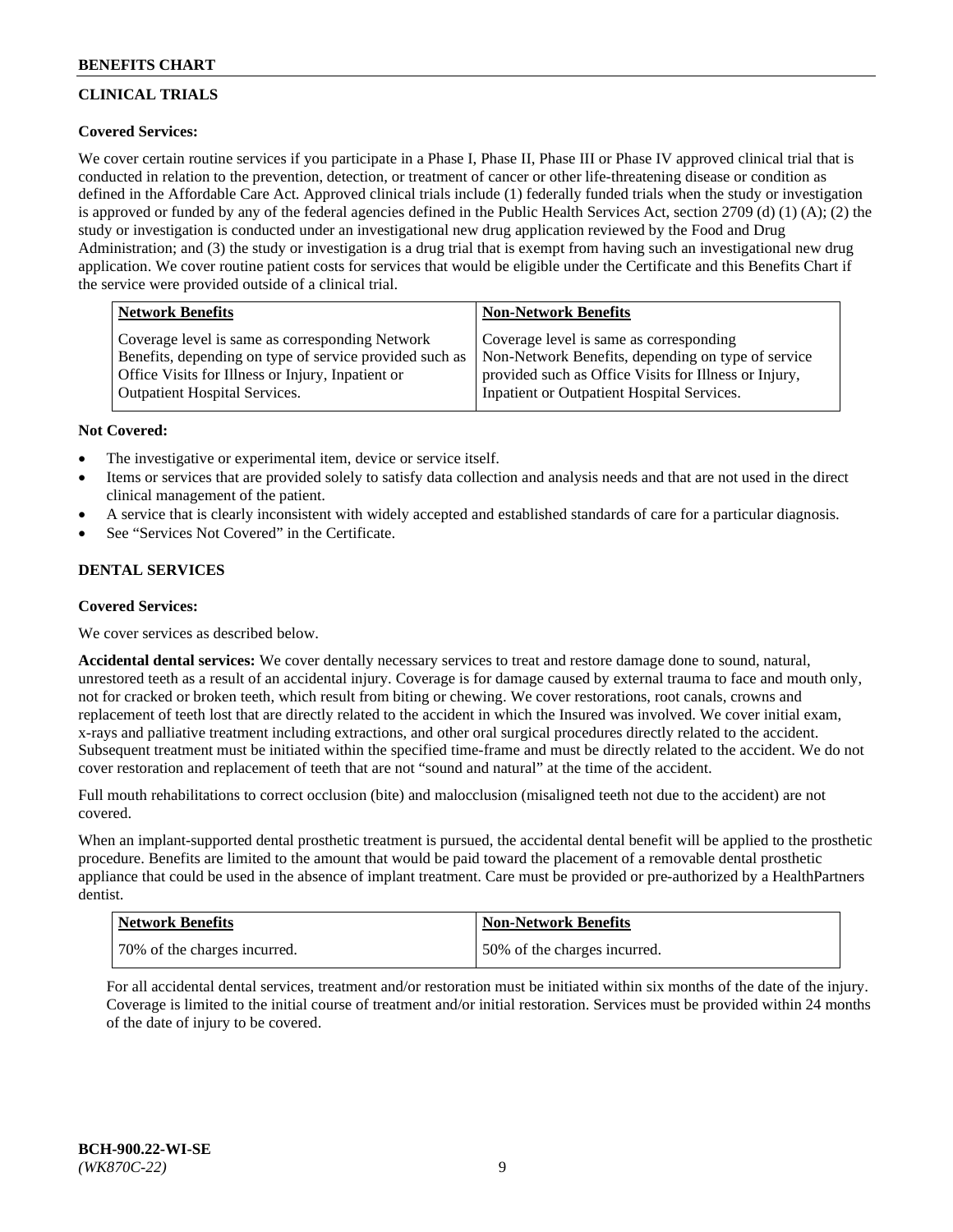# **Medical referral dental services**

**Medically necessary outpatient dental services:** We cover medically necessary outpatient dental services. Coverage is limited to dental services required for treatment of an underlying medical condition, e.g., removal of teeth to complete radiation treatment for cancer of the jaw, cysts and lesions.

| Network Benefits             | <b>Non-Network Benefits</b>  |
|------------------------------|------------------------------|
| 70% of the charges incurred. | 50% of the charges incurred. |

**Medically necessary hospitalization and anesthesia for dental care:** We cover medically necessary hospitalization for dental care. This is limited to charges incurred by an Insured who: (1) is a child under age 5; (2) is severely disabled; (3) has a medical condition, and requires hospitalization or general anesthesia for dental care treatment; or (4) is a child between ages 5 and 12 and care in dental offices has been attempted unsuccessfully and usual methods of behavior modification have not been successful, or when extensive amounts of restorative care, exceeding four appointments, are required. Coverage is limited to facility and anesthesia charges. Oral surgeon/dentist professional fees are not covered. The following are examples, though not all-inclusive, of medical conditions which may require hospitalization for dental services: severe asthma, severe airway obstruction or hemophilia. Hospitalization required due to the behavior of the Insured or due to the extent of the dental procedure is not covered.

| Network Benefits              | Non-Network Benefits         |
|-------------------------------|------------------------------|
| 170% of the charges incurred. | 50% of the charges incurred. |

**Medical complications of dental care:** We cover medical complications of dental care. Treatment must be medically necessary care and related to medical complications of non-covered dental care, including complications of the head, neck, or substructures.

| Network Benefits             | Non-Network Benefits         |
|------------------------------|------------------------------|
| 70% of the charges incurred. | 50% of the charges incurred. |

**Oral surgery:** We cover oral surgery. Coverage is limited to treatment of medical conditions requiring oral surgery, such as treatment of oral neoplasm, non-dental cysts, fracture of the jaws, trauma of the mouth and jaws, and any other oral surgery procedures provided as medically necessary dental services.

| Network Benefits             | <b>Non-Network Benefits</b>  |
|------------------------------|------------------------------|
| 70% of the charges incurred. | 50% of the charges incurred. |

**Treatment of cleft lip and cleft palate:** We cover treatment of cleft lip and cleft palate of a dependent child, including orthodontic treatment and oral surgery directly related to the cleft. Dental services which are not required for the treatment of cleft lip or cleft palate are not covered. If a dependent child covered under the Certificate and Benefits Chart is also covered under a dental plan which includes orthodontic services, that dental plan shall be considered primary for the necessary orthodontic services. Oral appliances are subject to the same copayment, conditions and limitations as durable medical equipment.

| <b>Network Benefits</b>                               | <b>Non-Network Benefits</b>                            |
|-------------------------------------------------------|--------------------------------------------------------|
| Coverage level is same as corresponding Network       | Coverage level is same as corresponding                |
| Benefits, depending on type of service provided, such | Non-Network Benefits, depending on type of service     |
| as Office Visits for Illness or Injury, Inpatient or  | provided, such as Office Visits for Illness or Injury, |
| <b>Outpatient Hospital Services.</b>                  | Inpatient or Outpatient Hospital Services.             |

**Treatment of temporomandibular disorder (TMD) and craniomandibular disorder (CMD):** We cover diagnostic procedures, surgical treatment and non-surgical treatment (including intraoral splint therapy devices) for temporomandibular disorder (TMD) and craniomandibular disorder (CMD), which is medically necessary care. Dental services which are not required to directly treat TMD or CMD are not covered.

| <b>Network Benefits</b>      | <b>Non-Network Benefits</b>  |
|------------------------------|------------------------------|
| 70% of the charges incurred. | 50% of the charges incurred. |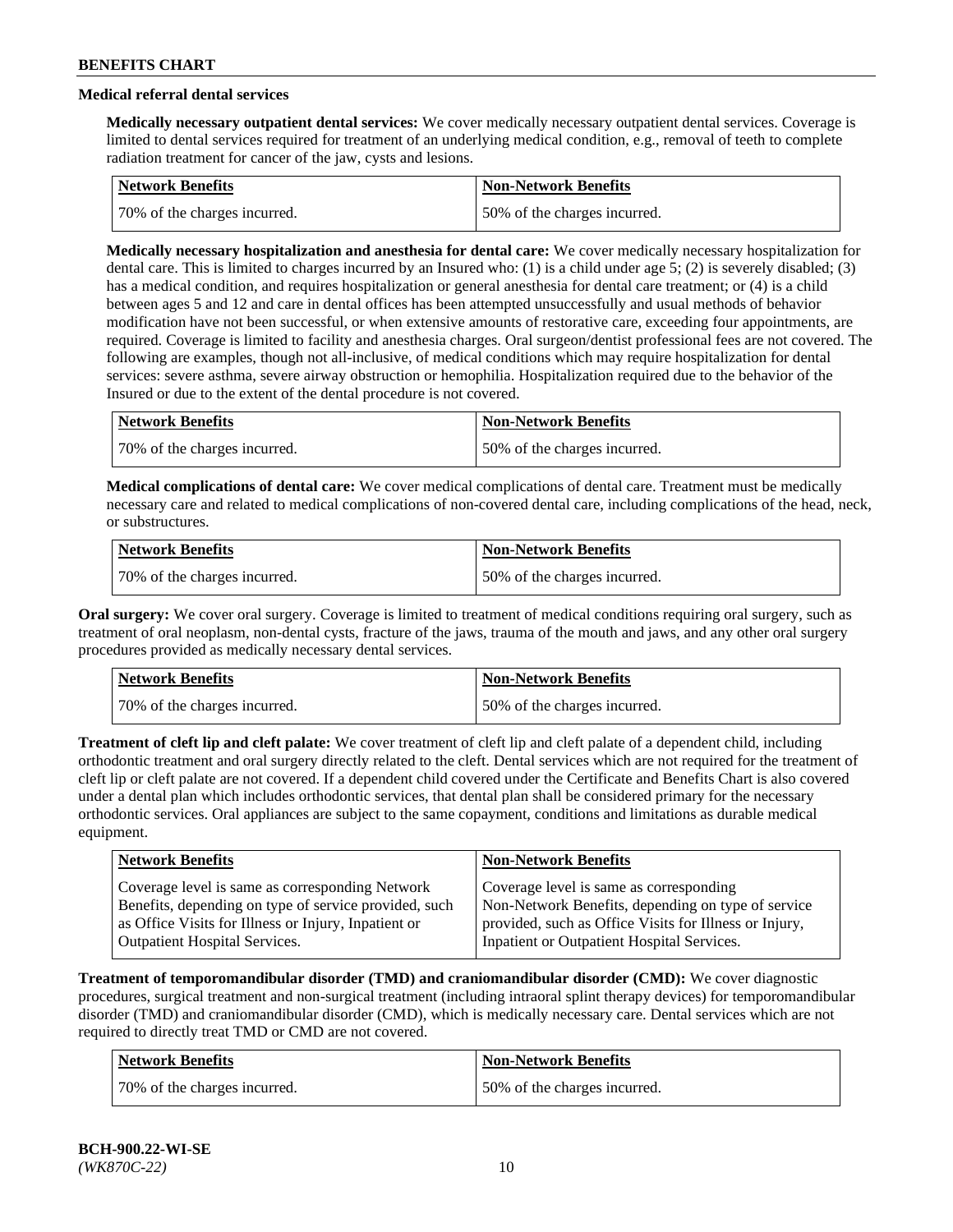# **Not Covered:**

- Dental treatment, procedures or services not listed in this Benefits Chart.
- Accident-related dental services if treatment is: (1) provided to teeth which are not sound and natural; (2) to teeth which have been restored; (3) initiated beyond six months from the date of the injury; (4) received beyond the initial treatment or restoration; or (5) received beyond 24 months from the date of injury.
- Oral surgery to remove wisdom teeth.
- Orthognathic treatment or procedures and all related services.
- See "Services Not Covered" in the Certificate.

## **DIABETES AND HYPERTENSION DISEASE MANAGEMENT PROGRAM**

## **Covered Services:**

If you meet criteria for coverage, you may qualify for the Diabetes and/or Hypertension Disease Management Program.

The program covers group health coaching which focuses on weight loss, exercise, behavior modification and health education through Omada Health.

| <b>Network Benefits</b>                                     | <b>Non-Network Benefits</b> |
|-------------------------------------------------------------|-----------------------------|
| 100% of the charges incurred.<br>Deductible does not apply. | Not applicable.             |

## **Not Covered:**

See "Services Not Covered" in the Certificate.

# **DIABETIC EQUIPMENT AND SUPPLIES**

## **Covered Services:**

We cover physician prescribed medically appropriate and necessary drugs and supplies used in the management and treatment of diabetes for Insureds with gestational, Type I or Type II diabetes including durable diabetic equipment and disposable supplies, as described below.

Certain items are only covered if your condition meets our coverage criteria and obtained through an authorized vendor. For more information on what we cover and any prior authorization requirements, call Member Services or log on to your "*my*HealthPartners" account at [healthpartners.com.](http://www.healthpartners.com/)

Insulin and medications for diabetes are covered as outpatient drugs under the "Prescription Drug Services" section.

**Pumps and pump supplies.** These include diabetic insulin pumps, diabetic infusion pumps and infusion pump supplies such as infusion sets, tubing, connectors and syringe reservoirs.

| <b>Network Benefits</b>                                                                | <b>Non-Network Benefits</b>  |
|----------------------------------------------------------------------------------------|------------------------------|
| Pumps received at a pharmacy:<br>70% of the charges incurred.                          | 50% of the charges incurred. |
| Pumps received from a non-pharmacy<br>approved vendor:<br>70% of the charges incurred. |                              |

## **All other durable equipment and diabetic supplies**

Durable Diabetic Equipment and Supplies. These include continuous glucose monitoring system (CGMS), transmitter, sensors and receivers, diabetic blood glucose monitors and control/calibrating solutions (for checking accuracy or testing equipment and test strips).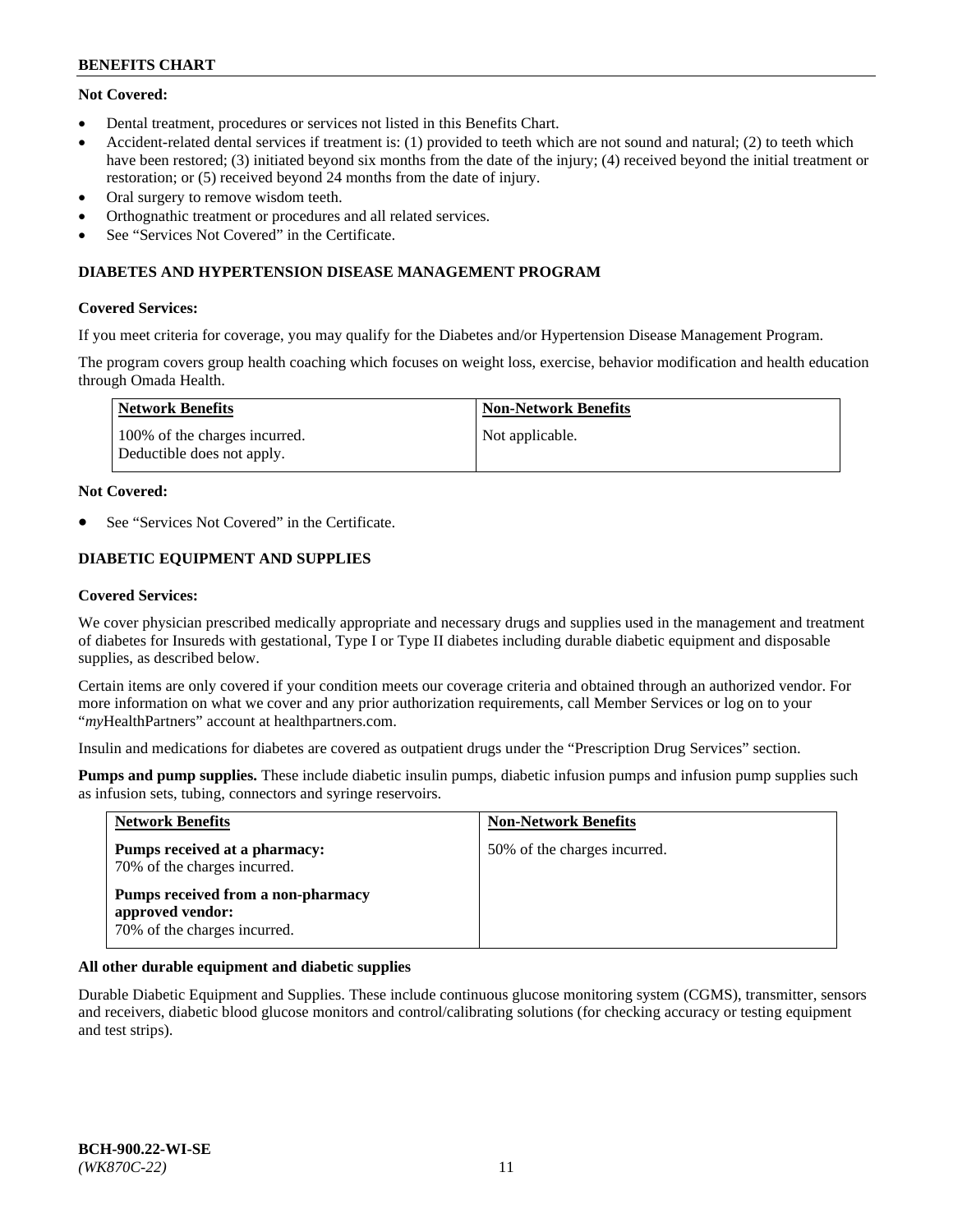Disposable Diabetic Supplies. These are one-time use supplies, including syringes, lancets, lancet devices, blood and urine ketone test strips, and needles.

Certain diabetic supplies and equipment must be purchased at a pharmacy.

| <b>Network Benefits</b>                                                                                                                                                                                                                                                     | <b>Non-Network Benefits</b>  |
|-----------------------------------------------------------------------------------------------------------------------------------------------------------------------------------------------------------------------------------------------------------------------------|------------------------------|
| If received through a pharmacy:<br>Diabetic supplies on the Preventive Drug List:<br>100% of the charges incurred, subject to a<br>copayment of \$60.<br>Deductible does not apply.<br>All other diabetic supplies purchased at a pharmacy:<br>70% of the charges incurred. | 50% of the charges incurred. |
| Deductible applies.                                                                                                                                                                                                                                                         |                              |
| If received through a non-pharmacy provider:<br>70% of the charges incurred if purchased from an<br>approved vendor.                                                                                                                                                        |                              |

### **Limitations:**

- No more than a 93-day supply of diabetic supplies are covered and dispensed at a time.
- We require that certain diabetic supplies and equipment be purchased at a pharmacy.
- Diabetic supplies and equipment are limited to certain models and brands.
- Durable medical equipment and supplies must be obtained from or repaired by approved vendors.
- Covered services and supplies are based on established medical policies which are subject to periodic review and modification by the medical directors. Our coverage policy for diabetic supplies includes information on our required models and brands. These medical policies (medical coverage criteria) are available by calling Member Services, or logging on to your "myHealthPartners" account at [healthpartners.com.](http://www.healthpartners.com/)

## **Not Covered:**

- Replacement or repair of any covered items, if the items are (i) damaged or destroyed by misuse, abuse or carelessness, (ii) lost; or (iii) stolen.
- Duplicate or similar items.
- Labor and related charges for repair of any covered items which are more than the cost of replacement by an approved vendor.
- Batteries for monitors and equipment.
- Sales tax, mailing, delivery charges, service call charges.
- See "Services Not Covered" in the Certificate.

## **DIAGNOSTIC IMAGING SERVICES**

### **Covered Services:**

We cover diagnostic imaging, when ordered by a provider and provided in a clinic or outpatient hospital facility.

For Network Benefits, non-emergent, scheduled outpatient Magnetic Resonance Imaging (MRI) and Computed Tomography (CT) must be provided at a designated facility. Your physician or facility will obtain or verify prior authorization for these services, as needed.

We cover services provided in a clinic or outpatient hospital facility. To see the benefit level for inpatient hospital or skilled nursing facility services, see benefits under "Inpatient Hospital and Skilled Nursing Facility Services".

### **Outpatient magnetic resonance imaging (MRI) and computed tomography (CT)**

| <b>Network Benefits</b>      | <b>Non-Network Benefits</b>  |
|------------------------------|------------------------------|
| 70% of the charges incurred. | 50% of the charges incurred. |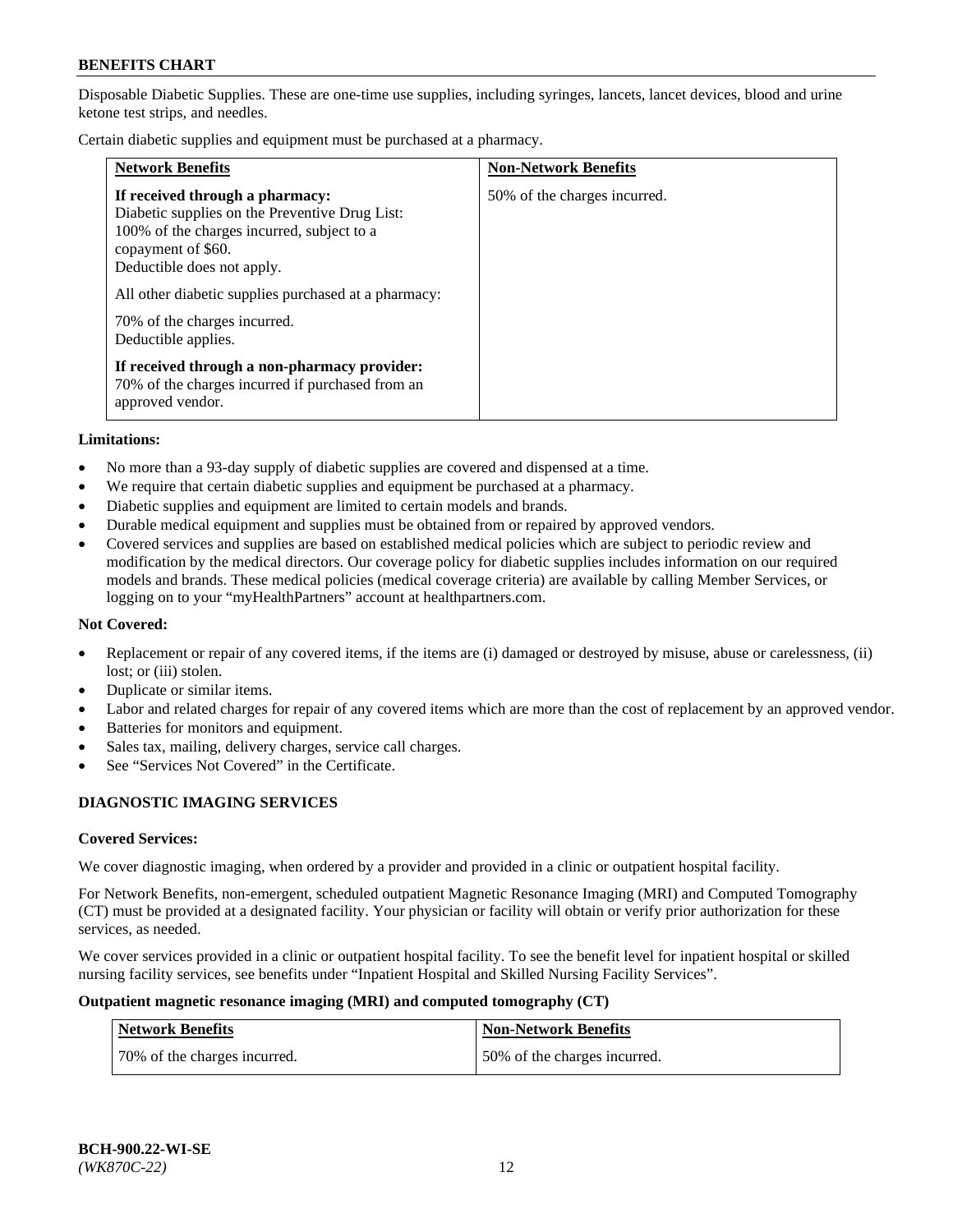## **All other outpatient diagnostic imaging services**

### **Services for illness or injury**

| <b>Network Benefits</b>      | <b>Non-Network Benefits</b>  |
|------------------------------|------------------------------|
| 70% of the charges incurred. | 50% of the charges incurred. |

## **Preventive services (MRI/CT procedures are not considered preventive)**

Diagnostic imaging services associated with preventive services are covered at the benefit level shown in the "Preventive Services" section of this Benefits Chart.

## **Not Covered:**

See "Services Not Covered" in the Certificate.

# **DURABLE MEDICAL EQUIPMENT, PROSTHETICS, ORTHOTICS AND SUPPLIES**

### **Covered Services:**

We cover equipment and services, as described below.

We cover durable medical equipment and services, prosthetics, orthotics and supplies, subject to the limitations below, including certain disposable supplies and enteral feedings.

We cover external hearing aids, cochlear implants, and related treatment prescribed by a physician or by a licensed audiologist for Insureds under 18 years of age who have hearing loss.

We also cover basic hearing aids for Insureds age 18 or older for the correction of a hearing impairment.

Osseointegrated or bone-anchored hearing aids are only covered for Insureds who have hearing loss that is not correctable by any other procedure.

Hearing aids are limited to one basic, standard hearing aid for each ear every three years.

A basic hearing aid is defined as a hearing device that consists of a microphone, amplifier, volume control, battery and receiver, which is up to date using the latest technology. It does not include upgrades above and beyond the functionality of a basic hearing aid, including, but not limited to, hearing improvements for group settings, background noise, Bluetooth/remote control functionality, or extended warranties. Charges for upgrades above the cost of a basic, standard hearing aid are not covered.

Diabetic equipment and supplies are covered under the "Diabetic Equipment and Supplies" section.

## **Special dietary treatment for phenylketonuria (PKU) if it meets our medical coverage criteria**

| <b>Network Benefits</b>      | <b>Non-Network Benefits</b>  |
|------------------------------|------------------------------|
| 70% of the charges incurred. | 50% of the charges incurred. |

### **Oral amino acid based elemental formula if it meets our medical coverage criteria**

| <b>Network Benefits</b>      | <b>Non-Network Benefits</b>  |
|------------------------------|------------------------------|
| 70% of the charges incurred. | 50% of the charges incurred. |

### **All other durable medical equipment, prosthetics, orthotics and supplies**

| <b>Network Benefits</b>      | <b>Non-Network Benefits</b>  |
|------------------------------|------------------------------|
| 70% of the charges incurred. | 50% of the charges incurred. |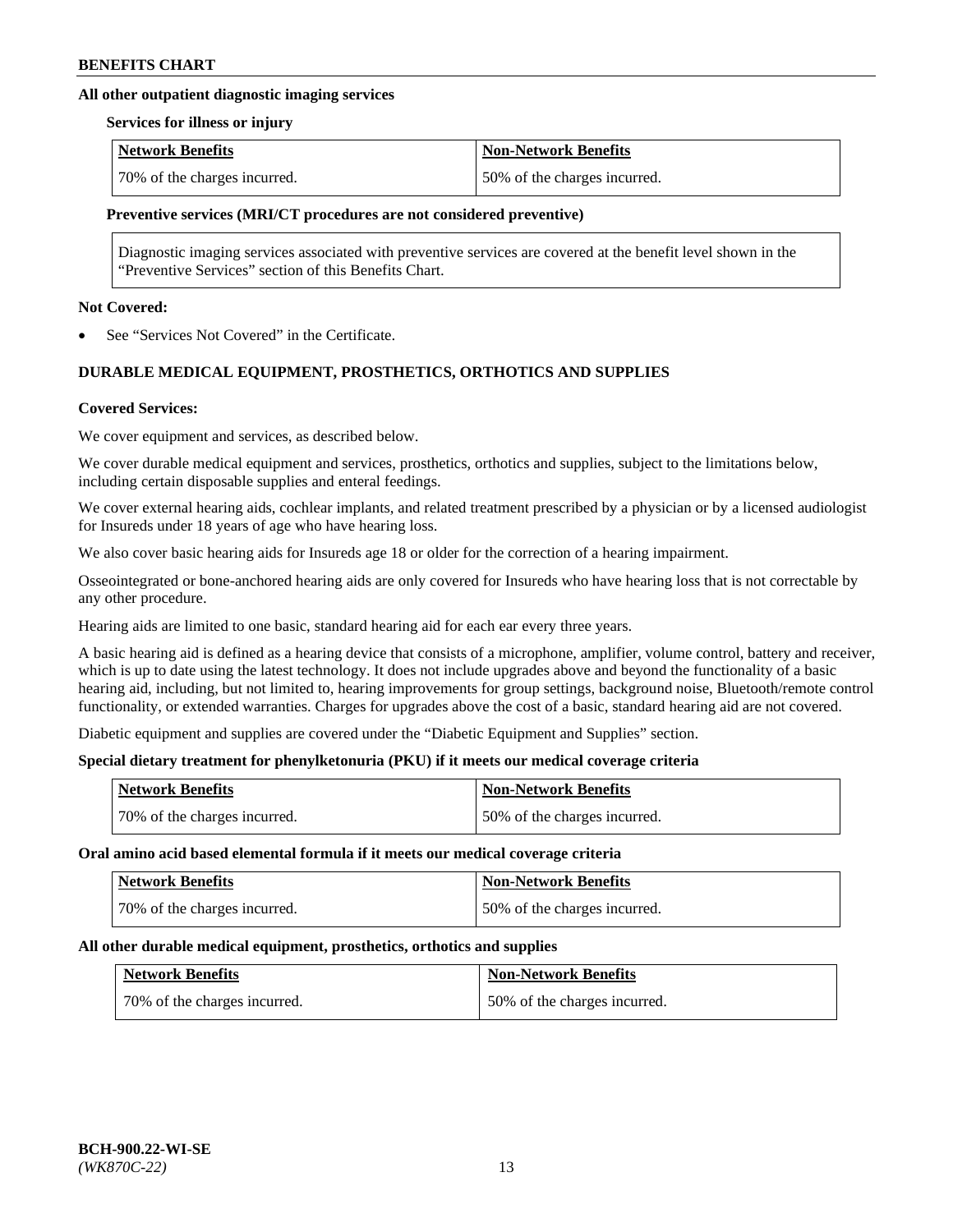# **Limitations:**

Coverage of durable medical equipment is limited by the following:

- Payment will not exceed the cost of an alternate piece of equipment or service that is effective and medically necessary.
- For prosthetic benefits, other than oral appliances for cleft lip and cleft palate, payment will not exceed the cost of an alternate piece of equipment or service that is effective, medically necessary and enables Insureds to conduct standard activities of daily living.
- We reserve the right to determine if an item will be approved for rental vs. purchase.
- Durable medical equipment and supplies must be obtained from or repaired by approved vendors.
- Covered services and supplies are based on established medical policies which are subject to periodic review and modification by the medical or dental directors. Our medical policy for diabetic supplies includes information on our required models and brands. These medical policies (medical coverage criteria) are available by calling Member Services, or logging on to your "*my*HealthPartners" account a[t healthpartners.com.](http://www.healthpartners.com/)

# **Not Covered:**

Items which are not eligible for coverage include, but are not limited to:

- Replacement or repair of any covered items, if the items are (i) damaged or destroyed by misuse, abuse or carelessness, (ii) lost; or (iii) stolen.
- Duplicate or similar items.
- Labor and related charges for repair of any covered items which are more than the cost of replacement by an approved vendor.
- Sales tax, mailing, delivery charges, service call charges.
- Items which are primarily educational in nature or for hygiene, vocation, comfort, convenience or recreation.
- Communication aids or devices: equipment to create, replace or augment communication abilities including, but not limited to, speech processors, receivers, communication boards, or computer or electronic assisted communication.
- Implantable and osseointegrated or bone-anchored hearing aids and their fitting, except as specifically described in this Benefits Chart. This exclusion does not apply to cochlear implants.
- Eyeglasses, contact lenses and their fitting, measurement and adjustment, except as specifically described in this Benefits Chart.
- Hair prostheses (wigs).
- Household equipment which primarily has customary uses other than medical, such as, but not limited to, exercise cycles, air purifiers, central or unit air conditioners, water purifiers, non-allergenic pillows, mattresses or waterbeds.
- Household fixtures including, but not limited to, escalators or elevators, ramps, swimming pools and saunas.
- Modifications to the structure of the home including, but not limited to, wiring, plumbing or charges for installation of equipment.
- Vehicle, car or van modifications including, but not limited to, hand brakes, hydraulic lifts and car carrier.
- Rental equipment while owned equipment is being repaired by non-contracted vendors, beyond one month rental of medically necessary equipment.
- Other equipment and supplies, including but not limited to assistive devices, that we determine are not eligible for coverage.
- See "Services Not Covered" in the Certificate.

## **EMERGENCY AND URGENTLY NEEDED CARE SERVICES**

## **Covered Services:**

We cover services for emergency care and urgently needed care if the services are otherwise eligible for coverage under the Certificate.

**Urgently needed care.** These are services to treat an unforeseen illness or injury that:

- are required in order to prevent a serious deterioration in your health; and
- cannot be delayed until the next available clinic or office hours.

| <b>Network Benefits</b>      | <b>Non-Network Benefits</b> |
|------------------------------|-----------------------------|
| 70% of the charges incurred. | See Network Benefits.       |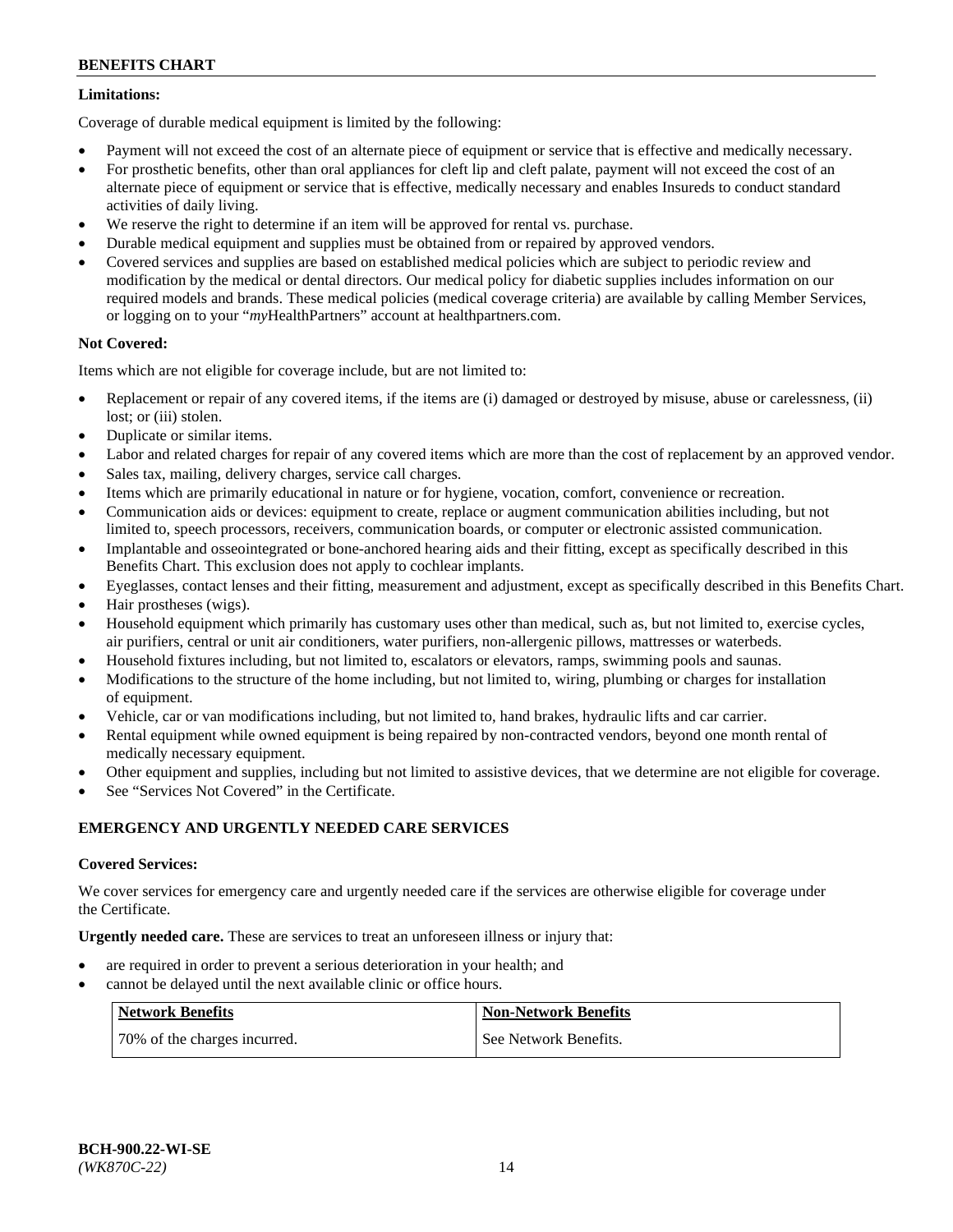**Emergency care.** These are services to treat:

- the sudden, unexpected onset of illness or injury which, if left untreated or unattended until the next available clinic or office hours, would result in hospitalization; or
- a condition requiring professional health services immediately necessary to preserve life or stabilize health.

Emergency care includes emergency services as defined in Division BB, Title I, Section 102 of the Consolidated Appropriations Act of 2021.

When reviewing claims for coverage of emergency services, our medical director will take into consideration a reasonable layperson's belief that the circumstances required immediate medical care that could not wait until the next working day or next available clinic appointment.

## **Emergency care in a hospital emergency room, including professional services of a physician**

| <b>Network Benefits</b>      | <b>Non-Network Benefits</b> |
|------------------------------|-----------------------------|
| 70% of the charges incurred. | See Network Benefits.       |

## **Inpatient emergency care in a hospital**

| <b>Network Benefits</b>      | Non-Network Benefits  |
|------------------------------|-----------------------|
| 70% of the charges incurred. | See Network Benefits. |

## **Not Covered:**

See "Services Not Covered" in the Certificate.

## **GENE THERAPY**

## **Covered Services:**

We cover gene therapy treatment if it meets our medical coverage criteria.

| <b>Network Benefits</b>                                                                                                                                                                                 | <b>Non-Network Benefits</b> |
|---------------------------------------------------------------------------------------------------------------------------------------------------------------------------------------------------------|-----------------------------|
| Coverage level is same as corresponding Network<br>Benefits, depending on type of service provided such as<br>Office Visits for Illness or Injury, Inpatient or<br><b>Outpatient Hospital Services.</b> | No coverage.                |

## **Limitations:**

- Gene therapy must be provided by a designated provider.
- Specific types of gene therapy are limited to therapies and conditions specified in our medical coverage criteria.

## **Not Covered:**

See "Services Not Covered" in the Certificate.

## **HEALTH EDUCATION**

### **Covered Services:**

We cover education for preventive services and education for the management of chronic health problems (such as diabetes).

| <b>Network Benefits</b>                                     | <b>Non-Network Benefits</b>  |
|-------------------------------------------------------------|------------------------------|
| 100% of the charges incurred.<br>Deductible does not apply. | 50% of the charges incurred. |

# **Not Covered:**

See "Services Not Covered" in the Certificate.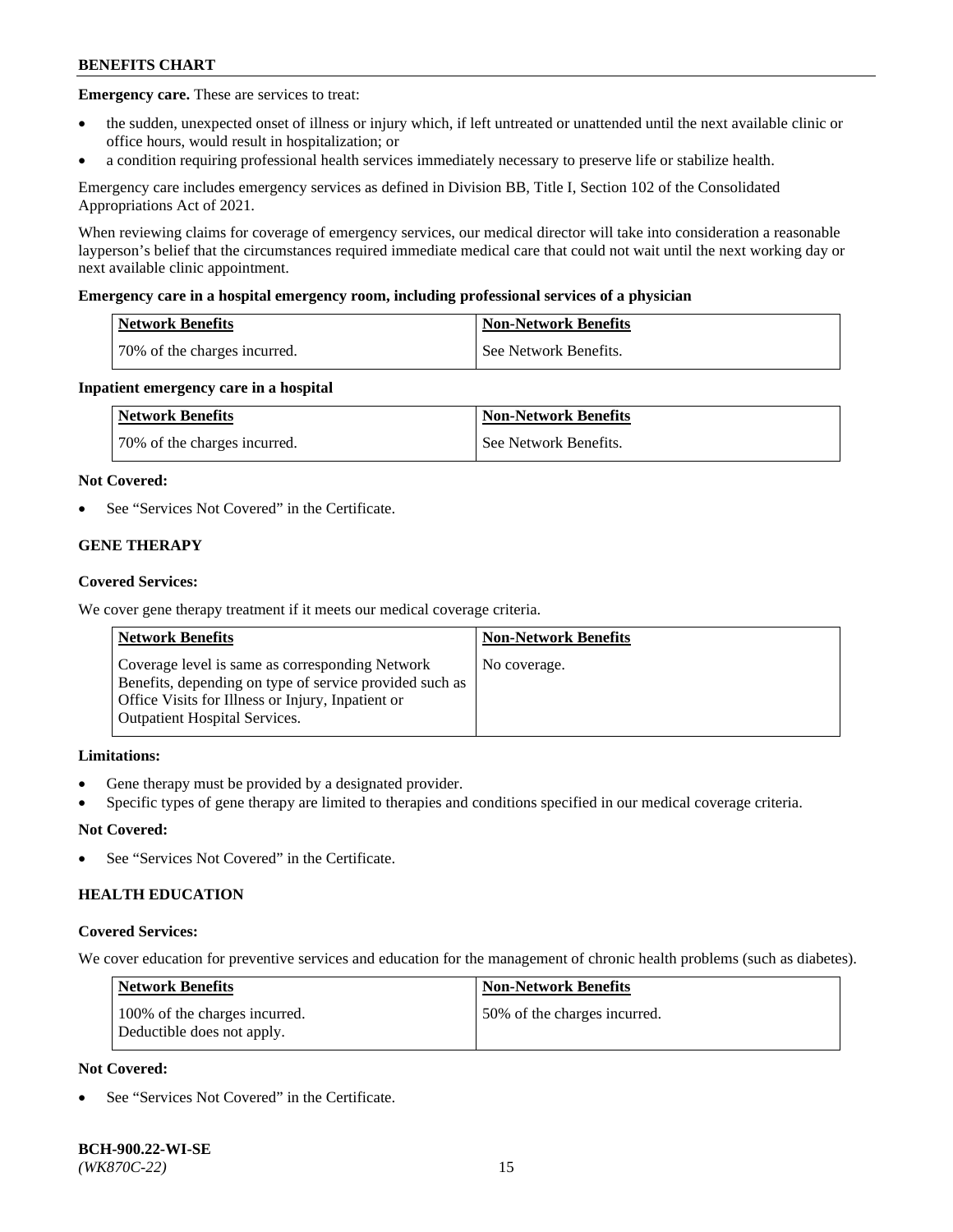# **HOME-BASED COMPREHENSIVE HEALTH RISK ASSESSMENT**

### **Covered Services:**

If you meet our criteria for coverage, you may qualify for our home-based comprehensive health risk assessment program. The program covers a health assessment with a designated nurse practitioner.

| Network Benefits                                            | <b>Non-Network Benefits</b> |
|-------------------------------------------------------------|-----------------------------|
| 100% of the charges incurred.<br>Deductible does not apply. | No coverage.                |

## **Not Covered:**

See "Services Not Covered" in the Certificate.

# **HOME HEALTH SERVICES**

## **Covered Services:**

We cover skilled nursing services, physical therapy, occupational therapy, speech therapy, respiratory therapy and other therapeutic services, non-routine prenatal and postnatal services, routine postnatal well child visits as described in our medical coverage criteria, phototherapy services for newborns, home health aide services and other eligible home health services when provided in your home, if you are homebound (i.e., unable to leave home without considerable effort due to a medical condition). Lack of transportation does not constitute homebound status. For phototherapy services for newborns and high risk prenatal services, supplies and equipment are included.

We cover total parenteral nutrition/intravenous ("TPN/IV") therapy, equipment, supplies and drugs in connection with IV therapy. IV line care kits are covered under Durable Medical Equipment.

We cover palliative care benefits. Palliative care includes symptom management, education and establishing goals of care. We waive the requirement that you be homebound for a limited number of home visits for palliative care (as shown in this Benefits Chart), if you have a life-threatening, non-curable condition which has a prognosis of survival of two years or less. Additional palliative care visits are eligible under the home health services benefit if you are homebound and meet all other requirements defined in this section.

You do not need to be homebound to receive total parenteral nutrition/intravenous ("TPN/IV") therapy.

Home health services are eligible and covered only when:

- medically necessary; and
- provided as rehabilitative care, terminal care or maternity care; and
- ordered by a physician, and included in the written home care plan.

## **Physical therapy, occupational therapy, speech therapy, respiratory therapy, home health aide services and palliative care**

| Network Benefits             | <b>Non-Network Benefits</b>  |
|------------------------------|------------------------------|
| 70% of the charges incurred. | 50% of the charges incurred. |

**TPN/IV therapy, skilled nursing services, non-routine prenatal/postnatal services, and phototherapy**

| <b>Network Benefits</b>      | <b>Non-Network Benefits</b>  |
|------------------------------|------------------------------|
| 70% of the charges incurred. | 50% of the charges incurred. |

Each 24-hour visit (or shifts up to 24-hour visits) equals one visit and counts toward the Maximum visits for all other services shown below. Any visit that lasts less than 24 hours regardless of the length of the visit, will count as one visit toward the Maximum visits for all other services shown below. All visits must be medically necessary and benefit eligible.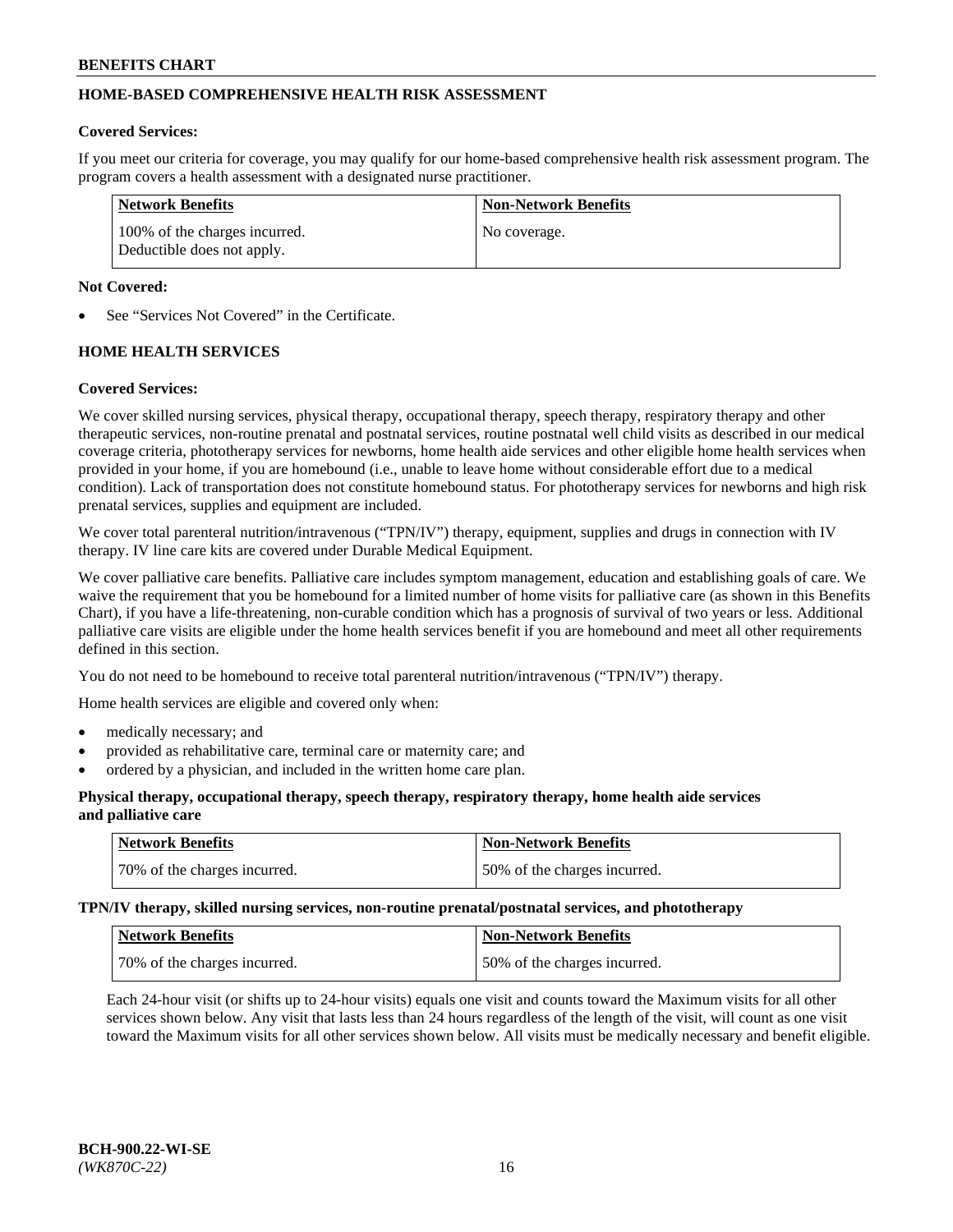## **Routine postnatal well child visit**

| <b>Network Benefits</b>                                     | <b>Non-Network Benefits</b>  |
|-------------------------------------------------------------|------------------------------|
| 100% of the charges incurred.<br>Deductible does not apply. | 50% of the charges incurred. |

### **Maximum visits for palliative care**

If you are eligible to receive palliative care in the home and you are not homebound, there is a maximum of 12 visits per calendar year.

## **Maximum visits for all services other than palliative care**

| Network Benefits             | <b>Non-Network Benefits</b>  |
|------------------------------|------------------------------|
| 60 visits per calendar year. | 30 visits per calendar year. |

Each visit provided under the Network Benefits and Non-Network Benefits counts toward the maximums shown under both Maximum visits sections. The routine postnatal well child visits do not count toward the visit limit.

### **Limitations:**

- Home health services are not provided as a substitute for a primary caregiver in the home or as relief (respite) for a primary caregiver in the home. We will not reimburse family members or residents in your home for the above services.
- A service shall not be considered a skilled nursing service merely because it is performed by, or under the direct supervision of, a licensed nurse. Where a service (such as tracheotomy suctioning or ventilator monitoring) or like services, can be safely and effectively performed by a non-medical person (or self-administered), without the direct supervision of a licensed nurse, the service shall not be regarded as a skilled nursing service, whether or not a skilled nurse actually provides the service. The unavailability of a competent person to provide a non-skilled service shall not make it a skilled service when a skilled nurse provides it. Only the skilled nursing component of so-called "blended" services (i.e. services which include skilled and non-skilled components) are covered under this Benefits Chart.

## **Not Covered:**

- Financial or legal counseling services.
- Housekeeping or meal services in your home.
- Private duty nursing services.
- Services provided by a family member or enrollee, or a resident in the enrollee's home.
- Vocational rehabilitation and recreational or educational therapy. Recreation therapy is therapy provided solely for the purpose of recreation, including, but not limited to: (a) requests for physical therapy or occupational therapy to improve athletic ability, and (b) braces or guards to prevent sports injuries.
- See "Services Not Covered" in the Certificate.

## **HOME HOSPICE SERVICES**

### **Applicable Definitions:**

**Part-time.** This is up to two hours of service per day, more than two hours is considered continuous care.

**Continuous Care.** This is from two to twelve hours of service per day provided by a registered nurse, licensed practical nurse, or home health aide, during a period of crisis in order to maintain a terminally ill patient at home.

**Appropriate Facility.** This is a nursing home, hospice residence, or other inpatient facility.

**Custodial Care Related to Hospice Services.** This means providing assistance in the activities of daily living and the care needed by a terminally ill patient which can be provided by primary caregiver (i.e., family member or friend) who is responsible for the patient's home care.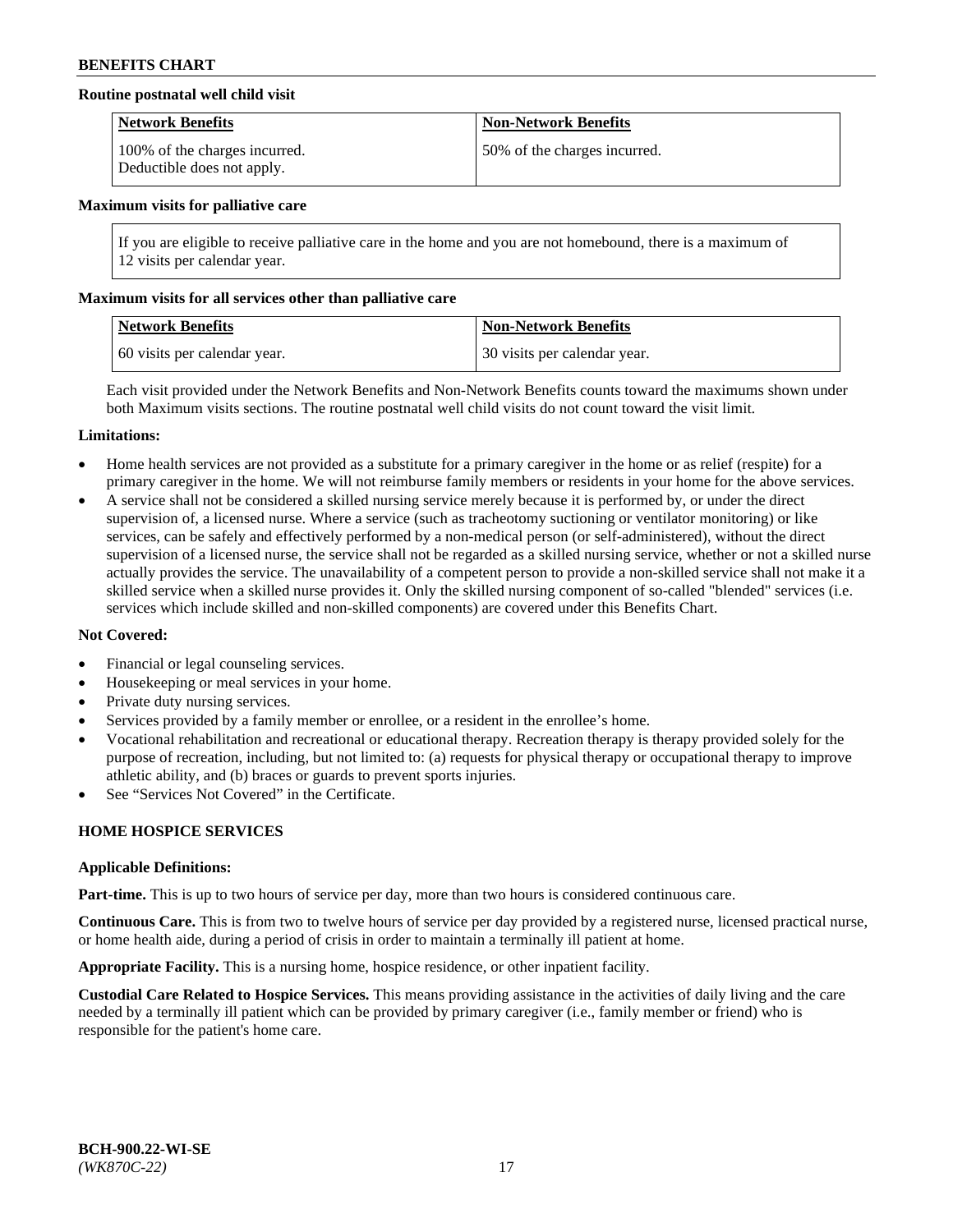## **Covered Services:**

**Home hospice program.** We cover the services described below if you are terminally ill and accepted as a home hospice program participant. You must meet the eligibility requirements of the program, and elect to receive services through the home hospice program. The services will be provided in your home, with inpatient care available when medically necessary as described below. If you elect to receive hospice services, you do so in lieu of curative treatment for your terminal illness for the period you are enrolled in the home hospice program.

**Eligibility:** In order to be eligible to be enrolled in the home hospice program, you must: (1) be a terminally ill patient (prognosis of six months or less); (2) have chosen a palliative treatment focus (i.e., emphasizing comfort and supportive services rather than treatment attempting to cure the disease or condition); and (3) continue to meet the terminally ill prognosis as reviewed by our medical director or his or her designee over the course of care. You may withdraw from the home hospice program at any time.

**Eligible services:** Hospice services include the following services provided in accordance with an approved hospice treatment plan.

- Home health services:
	- o Part-time care provided in your home by an interdisciplinary hospice team (which may include a physician, nurse, social worker, and spiritual counselor) and medically necessary home health services are covered.
	- o One or more periods of continuous care in your home or in a setting which provides day care for pain or symptom management, when medically necessary, will be covered.
- Inpatient services: We cover medically necessary inpatient services.
- Other services:
	- o Respite care is covered for care in your home or in an appropriate facility, to give your primary caregivers (i.e., family members or friends) rest and/or relief when necessary in order to maintain a terminally ill patient at home.
	- o Medically necessary medications for pain and symptom management.
	- o Semi-electric hospital beds and other durable medical equipment are covered.
	- Emergency and non-emergency care is covered.

| Network Benefits             | <b>Non-Network Benefits</b>  |
|------------------------------|------------------------------|
| 70% of the charges incurred. | 50% of the charges incurred. |

Respite care is limited to 5 days per episode, and respite care and continuous care combined are limited to 30 days.

# **Not Covered:**

- Financial or legal counseling services.
- Housekeeping or meal services in your home.
- Custodial or maintenance care related to hospice services, whether provided in the home or in a nursing home.
- Any service not specifically described as covered services under this home hospice services benefits.
- Any services provided by members of your family or residents in your home.
- See "Services Not Covered" in the Certificate.

## **HOSPITAL AND SKILLED NURSING FACILITY SERVICES**

### **Covered Services:**

We cover services as described below.

### **Medical or surgical hospital services**

**Inpatient hospital services:** We cover the following medical or surgical services, for the treatment of acute illness or injury, which require the level of care only provided in an acute care facility. These services must be authorized by a physician.

Inpatient hospital services include: room and board; the use of operating or maternity delivery rooms; intensive care facilities; newborn nursery facilities; general nursing care, anesthesia, laboratory and diagnostic imaging services, radiation therapy, physical therapy, prescription drugs or other medications administered during treatment, blood and blood products (unless replaced), and blood derivatives, and other diagnostic or treatment related hospital services; physician and other professional medical and surgical services provided while in the hospital, including gender confirmation surgery that meets medical coverage criteria.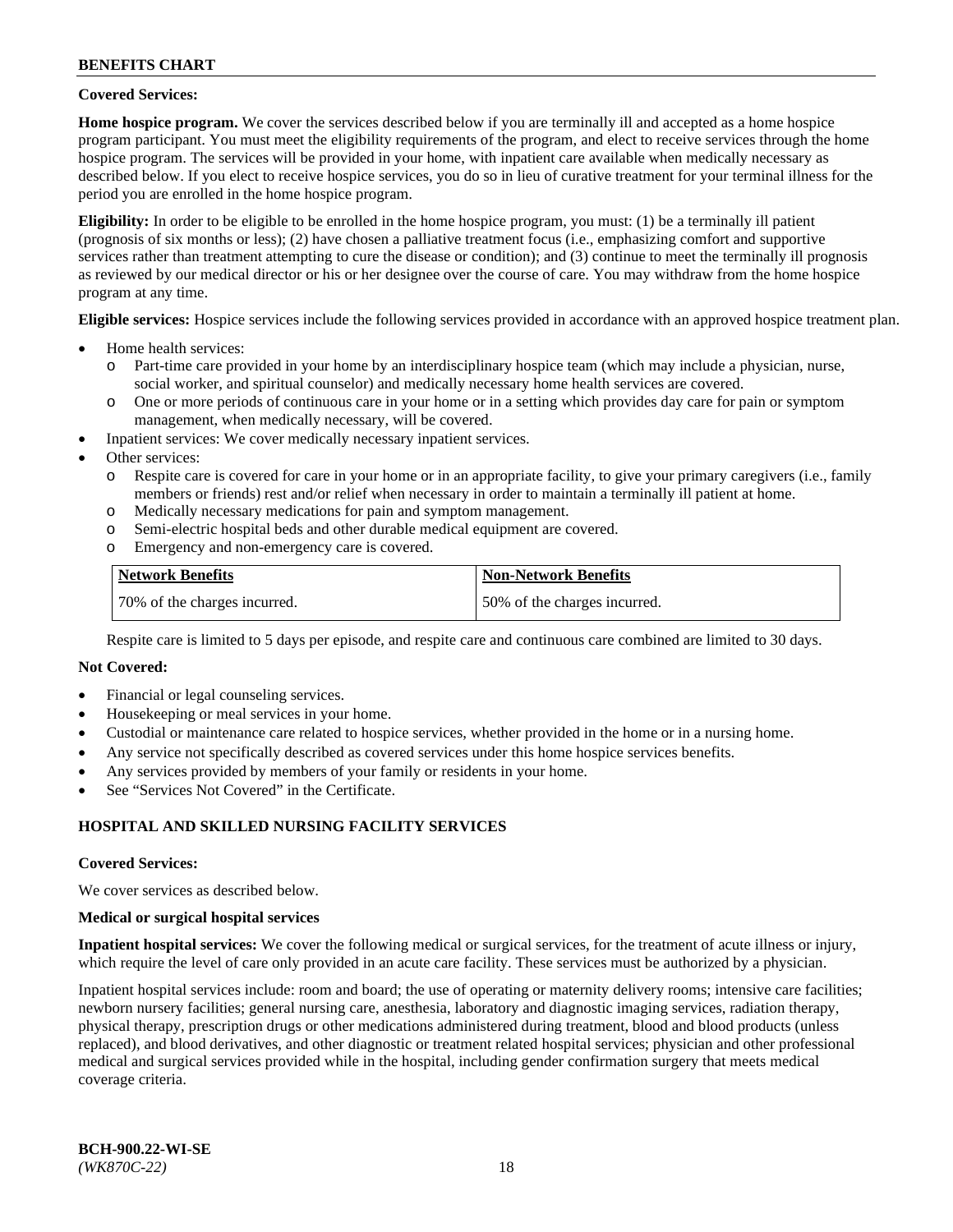We cover, following a vaginal delivery, a minimum of 48 hours of inpatient care for the mother and newborn child. We cover, following a caesarean section delivery, a minimum of 96 hours of inpatient care for the mother and newborn child.

Group health plans and health insurance issuers generally may not, under Federal law, restrict benefits for any hospital length of stay in connection with childbirth for the mother of newborn child to less than 48 hours following a vaginal delivery, or less than 96 hours following a caesarean section. However, Federal law generally does not prohibit the mother's or newborn's attending provider, after consulting with the mother, from discharging the mother or her newborn earlier than 48 hours (or 96 hours as applicable). In any case plans and issuers may not, under Federal law, require that a provider obtain authorization from the plan or the insurance issuer for prescribing a length of stay not in excess of 48 hours (or 96 hours).

| <b>Network Benefits</b>      | <b>Non-Network Benefits</b>  |
|------------------------------|------------------------------|
| 70% of the charges incurred. | 50% of the charges incurred. |

Each Insured's admission or confinement, including that of a newborn child, is separate and distinct from the admission or confinement of any other Insured.

**Outpatient hospital, ambulatory care or surgical facility services:** We cover the following medical and surgical services, for diagnosis or treatment of illness or injury on an outpatient basis. These services must be authorized by a physician.

Outpatient services include: use of operating rooms, maternity delivery rooms or other outpatient departments, rooms or facilities; and the following outpatient services: general nursing care, anesthesia, laboratory and diagnostic imaging services, radiation therapy, physical therapy, drugs administered during treatment, blood and blood products (unless replaced), and blood derivatives, and other diagnostic or treatment related outpatient services; physician and other professional medical and surgical services provided while an outpatient, including colonoscopies (starting at age 50, or under age 50 for people at high risk of colorectal cancer), and gender confirmation surgery that meets medical coverage criteria.

For Network Benefits, non-emergent, scheduled outpatient Magnetic Resonance Imaging (MRI) and Computed Tomography (CT) must be provided at a designated facility. Your physician or facility will obtain or verify prior authorization for these services, as needed.

To see the benefit level for diagnostic imaging services, laboratory services and physical therapy, see benefits under Diagnostic Imaging Services, Laboratory Services and Physical Therapy in this Benefits Chart.

| <b>Network Benefits</b>      | <b>Non-Network Benefits</b>  |
|------------------------------|------------------------------|
| 70% of the charges incurred. | 50% of the charges incurred. |

## **Skilled nursing facility care:**

We cover room and board, daily skilled nursing and related ancillary services for post-acute treatment and rehabilitative care of illness or injury that meets medical coverage criteria. Rehabilitation services are limited to services where significant measurable progress is expected to occur within a reasonable period of time.

| Network Benefits                             | <b>Non-Network Benefits</b>                  |
|----------------------------------------------|----------------------------------------------|
| 170% of the charges incurred.                | 50% of the charges incurred.                 |
| Limited to a 30-day maximum per confinement. | Limited to a 30-day maximum per confinement. |

Each day of services provided under the Network Benefits and Non-Network Benefits, combined, applies toward the maximum shown above.

## **Not Covered:**

- Services for items for personal convenience, such as television rental, are not covered.
- See "Services Not Covered" in the Certificate.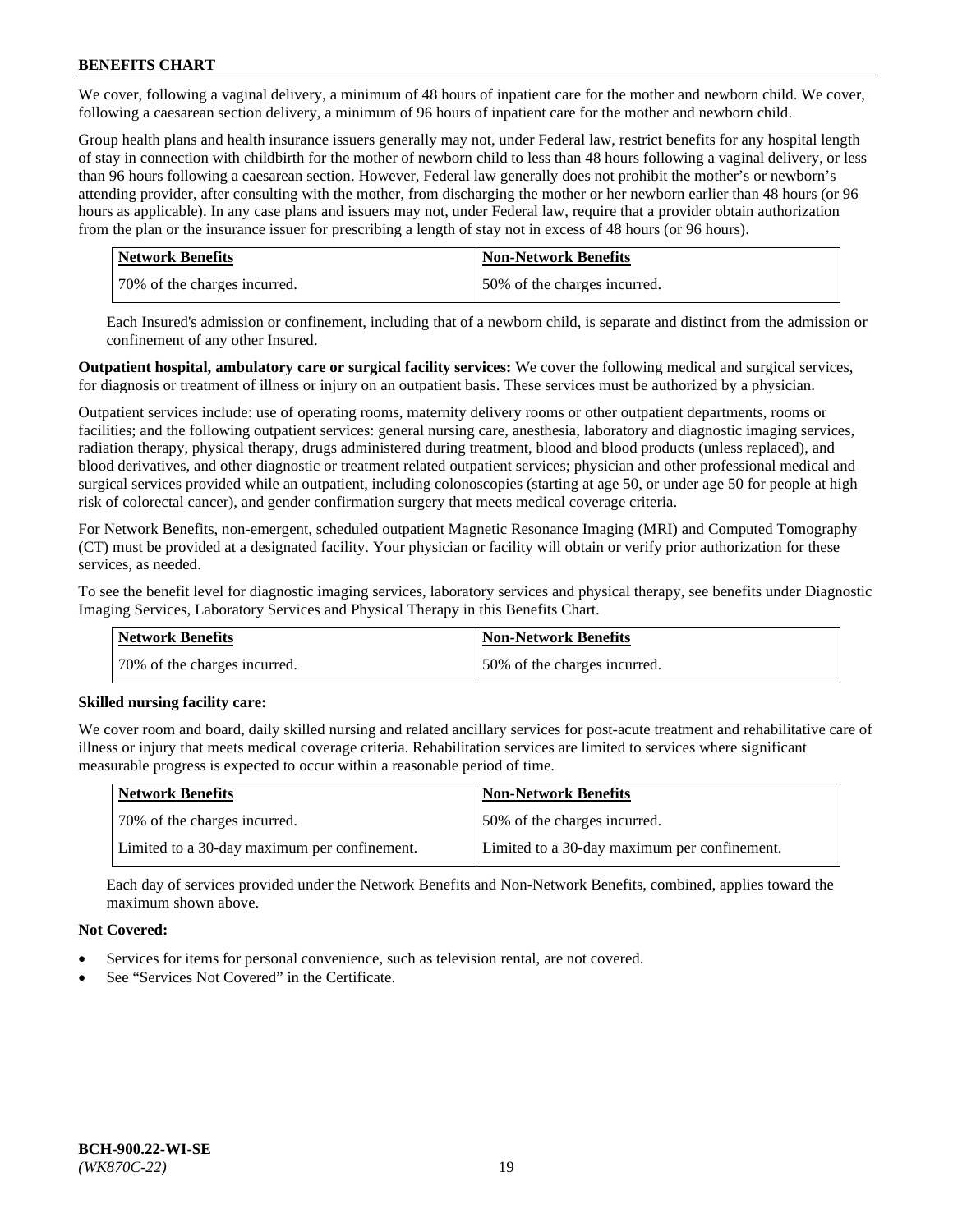# **INFERTILITY DIAGNOSIS**

# **Covered Services:**

We cover the diagnosis of infertility. These services include diagnostic procedures and tests provided in connection with an infertility evaluation, office visits and consultations to diagnose infertility.

| <b>Network Benefits</b>      | <b>Non-Network Benefits</b>  |
|------------------------------|------------------------------|
| 70% of the charges incurred. | 50% of the charges incurred. |

Coverage is limited to office visits and consultations to diagnose infertility. Treatment is not covered.

# **Not Covered:**

- Infertility/fertility treatment, including, but not limited to, office visits, laboratory services, diagnostic imaging services and fertility drugs; reversal of sterilization; and sperm, ova or embryo acquisition, retrieval or storage; however, we cover office visits and consultations to diagnose infertility.
- Services related to the establishment of surrogate pregnancy and fees for a surrogate. However, pregnancy and maternity services are covered for an Insured under this Benefits Chart, including a surrogate pregnancy.
- See "Services Not Covered" in the Certificate.

# **LABORATORY SERVICES**

## **Covered Services:**

We cover laboratory tests when ordered by a provider and provided in a clinic or outpatient hospital facility. This includes blood tests to detect lead exposure in children between the ages of 6 months and 72 months.

To see the benefit level for inpatient hospital or skilled nursing facility services, see benefits under "Inpatient Hospital and Skilled Nursing Facility Services" in this Benefits Chart.

## **Prostate-specific antigen (PSA) testing**

| Network Benefits             | <b>Non-Network Benefits</b>  |
|------------------------------|------------------------------|
| 70% of the charges incurred. | 50% of the charges incurred. |

## **All other laboratory services**

**Services for illness or injury**

| Network Benefits             | <b>Non-Network Benefits</b>  |
|------------------------------|------------------------------|
| 70% of the charges incurred. | 50% of the charges incurred. |

## **Preventive services**

Laboratory services associated with preventive services are covered at the benefit level shown in the "Preventive Services" section of this Benefits Chart.

## **Not Covered:**

See "Services Not Covered" in the Certificate.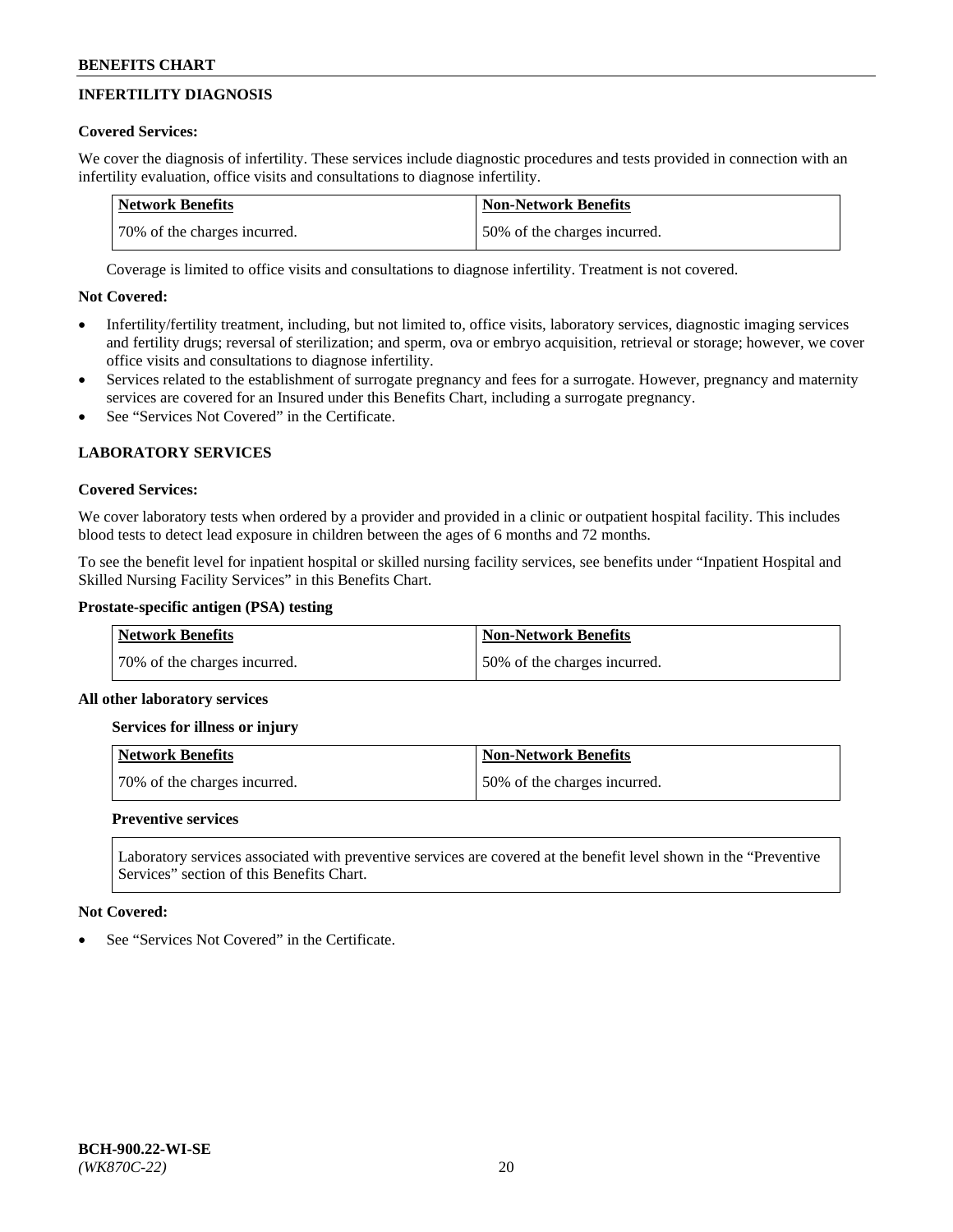# **MASTECTOMY RECONSTRUCTION BENEFIT**

## **Covered Services:**

We cover reconstruction of the breast on which the mastectomy has been performed; surgery and reconstruction of the other breast to produce symmetrical appearance, and prostheses and physical complications of all stages of mastectomy, including lymphedemas.

| <b>Network Benefits</b>                               | <b>Non-Network Benefits</b>                           |
|-------------------------------------------------------|-------------------------------------------------------|
| Coverage level is same as corresponding Network       | Coverage level is same as corresponding Non-Network   |
| Benefits, depending on type of service provided, such | Benefits, depending on type of service provided, such |
| as Office Visits for Illness or Injury, Inpatient or  | as Office Visits for Illness or Injury, Inpatient or  |
| <b>Outpatient Hospital Services.</b>                  | <b>Outpatient Hospital Services.</b>                  |

## **Not Covered:**

See "Services Not Covered" in the Certificate.

# **MEDICATION THERAPY DISEASE MANAGEMENT PROGRAM**

## **Covered Services:**

If you meet our criteria for coverage, you may qualify for our Medication Therapy Disease Management Program.

The program covers consultations with a designated Network pharmacist.

Covered services are based on established medical policies, which are subject to periodic review and modification by the medical directors. These medical policies (medical coverage criteria) are available by calling Member Services, or logging on to your "*my*HealthPartners" account at [healthpartners.com.](http://www.healthpartners.com/)

| Network Benefits                                            | <b>Non-Network Benefits</b> |
|-------------------------------------------------------------|-----------------------------|
| 100% of the charges incurred.<br>Deductible does not apply. | No coverage.                |

## **Not Covered:**

See "Services Not Covered" in the Certificate.

## **OFFICE VISITS FOR ILLNESS OR INJURY**

### **Covered Services:**

We cover the following when medically necessary: professional medical and surgical services and related supplies, including biofeedback, of physicians and other health care providers; blood and blood products (unless replaced) and blood derivatives.

We cover diagnosis and treatment of illness or injury to the eyes. Where contact or eye glass lenses are prescribed as medically necessary for the post-operative treatment of cataracts or for the treatment of aphakia, acute or chronic corneal pathology, or keratoconus, we cover the initial evaluation, lenses and fitting. Insureds must pay for lens replacement beyond the initial pair.

Services received via video, E-visit or telephone are covered under the "Telehealth/Telemedicine Services" section.

### **Office visits**

| <b>Network Benefits</b>      | <b>Non-Network Benefits</b>  |
|------------------------------|------------------------------|
| 70% of the charges incurred. | 50% of the charges incurred. |

**Convenience clinics**

| <b>Network Benefits</b>      | <b>Non-Network Benefits</b>  |
|------------------------------|------------------------------|
| 70% of the charges incurred. | 50% of the charges incurred. |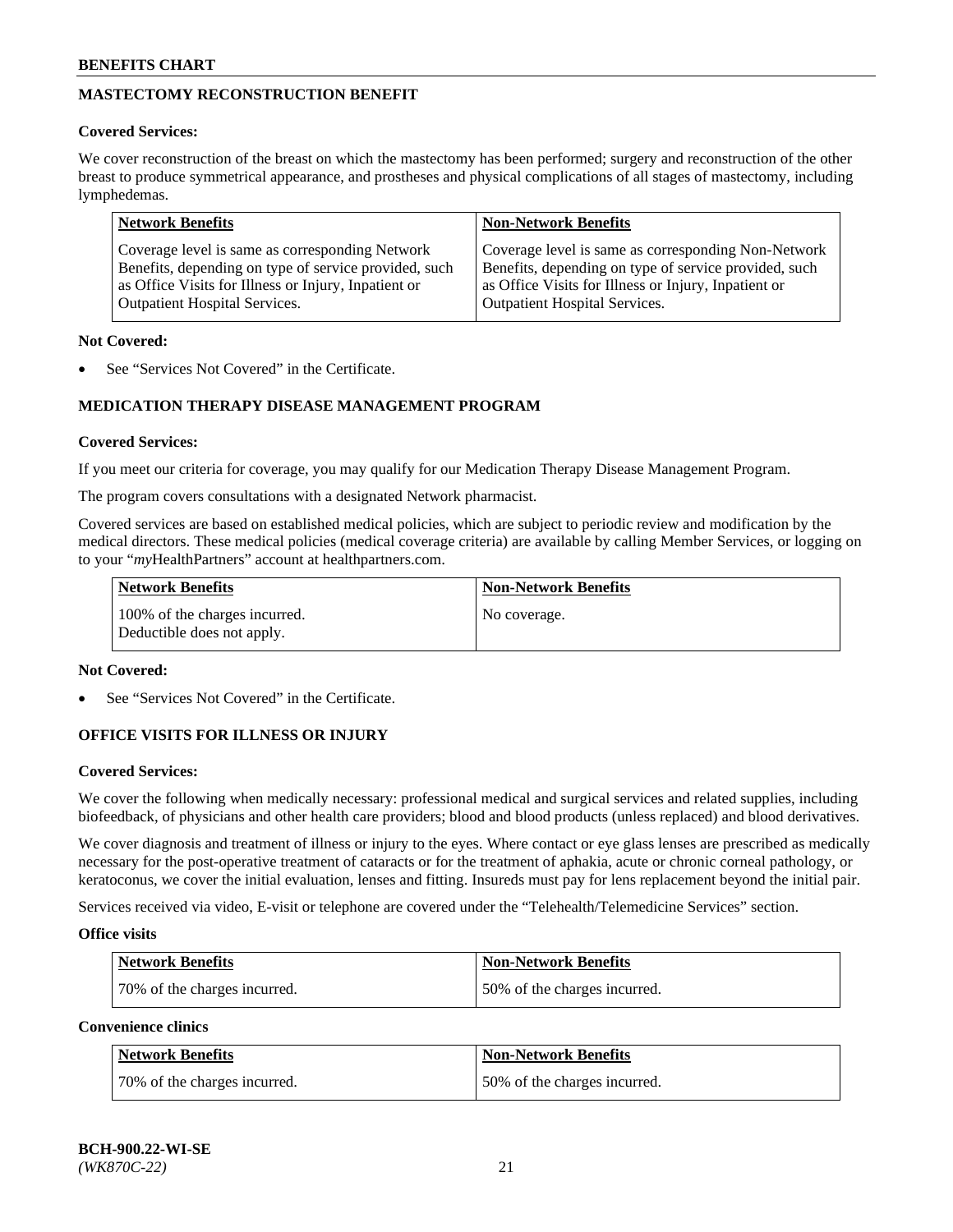## **Injections administered in a physician's office, other than immunizations**

### **Allergy injections**

| <b>Network Benefits</b>      | Non-Network Benefits         |
|------------------------------|------------------------------|
| 70% of the charges incurred. | 50% of the charges incurred. |

### **All other injections**

| <b>Network Benefits</b>      | <b>Non-Network Benefits</b>  |
|------------------------------|------------------------------|
| 70% of the charges incurred. | 50% of the charges incurred. |

## **Not Covered:**

- Court ordered treatment, except as described in this Benefits Chart. Any resulting court ordered treatment for mental health services will be subject to the Certificate's requirement for medical necessity.
- See "Services Not Covered" in the Certificate.

## **PEDIATRIC EYEWEAR**

## **Covered Services:**

We cover pediatric eyewear for children.

Routine eye exams are covered under the "Preventive Services" section.

| Network Benefits             | <b>Non-Network Benefits</b> |
|------------------------------|-----------------------------|
| 70% of the charges incurred. | No coverage.                |

## **Limitations:**

- Coverage under this provision will continue until the end of the month in which the child turns age 19.
- Limited to one of the following per calendar year:
	- o one pair of eyeglasses including one set of prescription lenses, frames from our designated eyewear collection and anti-scratch coating; or
	- o one pair of non-disposable contact lenses; or
	- o a one-year supply of disposable contact lenses.
- Contact lens fittings are limited to two per calendar year.

## **Not Covered:**

- Frames that are not included in our designated eyewear collection. However, one pair of lenses will be covered if an Insured chooses frames outside our designated eyewear collection.
- More than one pair of lenses or frames or non-disposable contacts per calendar year, regardless of the reason. This includes replacement of eyeglasses or contact lenses due to loss, breakage, theft, or change in prescription.
- Safety glasses or goggles for sports or vocational reasons.
- Upgrades including, but not limited to, UV protection and no-line multifocal lenses.
- See "Services Not Covered" in the Certificate.

## **PHYSICAL THERAPY, OCCUPATIONAL THERAPY, SPEECH THERAPY AND OTHER SPECIFIED THERAPIES**

## **Covered Services:**

We cover the following physical therapy, occupational therapy and speech therapy services:

- Medically necessary rehabilitative care to correct the effects of illness or injury.
- Habilitative care rendered for congenital, developmental or medical conditions which have significantly limited the successful initiation of normal speech and normal motor development.

Massage therapy which is performed in conjunction with other treatment/modalities by a physical or occupational therapist is part of a prescribed treatment plan and is not billed separately is covered.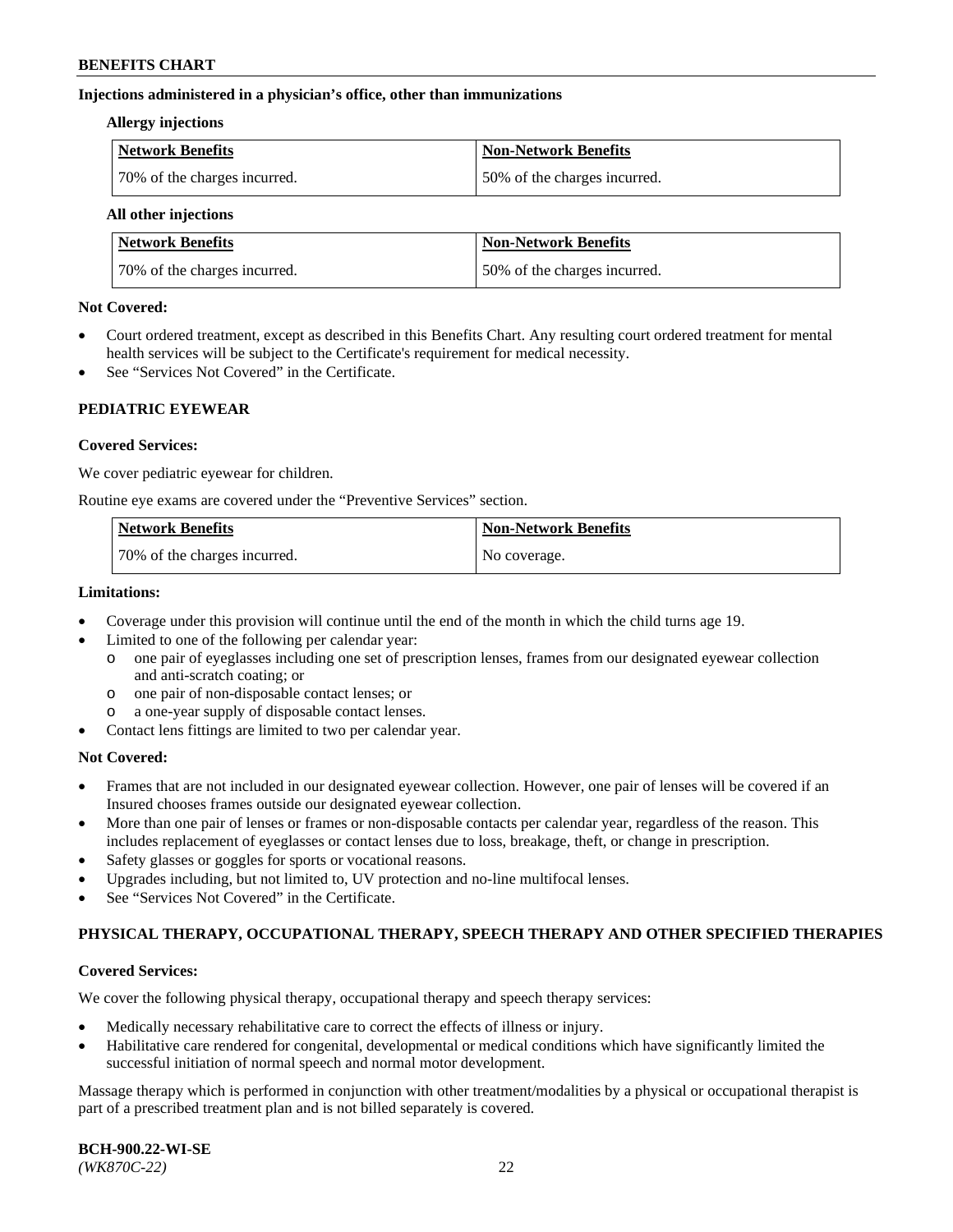We cover services provided in a clinic. To see the benefit level for inpatient hospital or skilled nursing facility services, see benefits under "Inpatient Hospital and Skilled Nursing Facility Services".

## **Rehabilitative care**

| <b>Network Benefits</b>                                                                       | <b>Non-Network Benefits</b>                                                                   |
|-----------------------------------------------------------------------------------------------|-----------------------------------------------------------------------------------------------|
| 70% of the charges incurred.                                                                  | 50% of the charges incurred.                                                                  |
| Physical, Occupational and Speech Therapy are<br>limited to 20 visits each per calendar year. | Physical, Occupational and Speech Therapy are<br>limited to 20 visits each per calendar year. |

## **In addition to the services provided above, we cover a minimum of:**

- 20 visits per calendar year for pulmonary rehabilitation.
- 36 visits per calendar year for cardiac rehabilitation.
- 30 visits per calendar year for post-cochlear implant aural therapy.
- 20 visits per calendar year for cognitive rehabilitation.

The maximum number of visits is combined for Network Benefits and Non-Network Benefits.

## **Habilitative services**

| <b>Network Benefits</b>                                                                       | <b>Non-Network Benefits</b>                                                                   |
|-----------------------------------------------------------------------------------------------|-----------------------------------------------------------------------------------------------|
| 70% of the charges incurred.                                                                  | 50% of the charges incurred.                                                                  |
| Physical, Occupational and Speech Therapy are<br>limited to 20 visits each per calendar year. | Physical, Occupational and Speech Therapy are<br>limited to 20 visits each per calendar year. |

The maximum number of visits is combined for Network Benefits and Non-Network Benefits.

## **Not Covered:**

- Massage therapy for the purpose of comfort or convenience of the Insured.
- See "Services Not Covered" in the Certificate.

# **PRE-DIABETES DISEASE MANAGEMENT PROGRAM**

## **Covered Services:**

If you meet criteria for coverage, you may qualify for the Pre-Diabetes Disease Management Program through Omada Health. The program covers group health coaching which focuses on weight loss, exercise, behavior modification and health education at select locations determined by the plan.

| <b>Network Benefits</b>                                     | <b>Non-Network Benefits</b> |
|-------------------------------------------------------------|-----------------------------|
| 100% of the charges incurred.<br>Deductible does not apply. | Not applicable.             |

## **Not Covered:**

See "Services Not Covered" in the Certificate.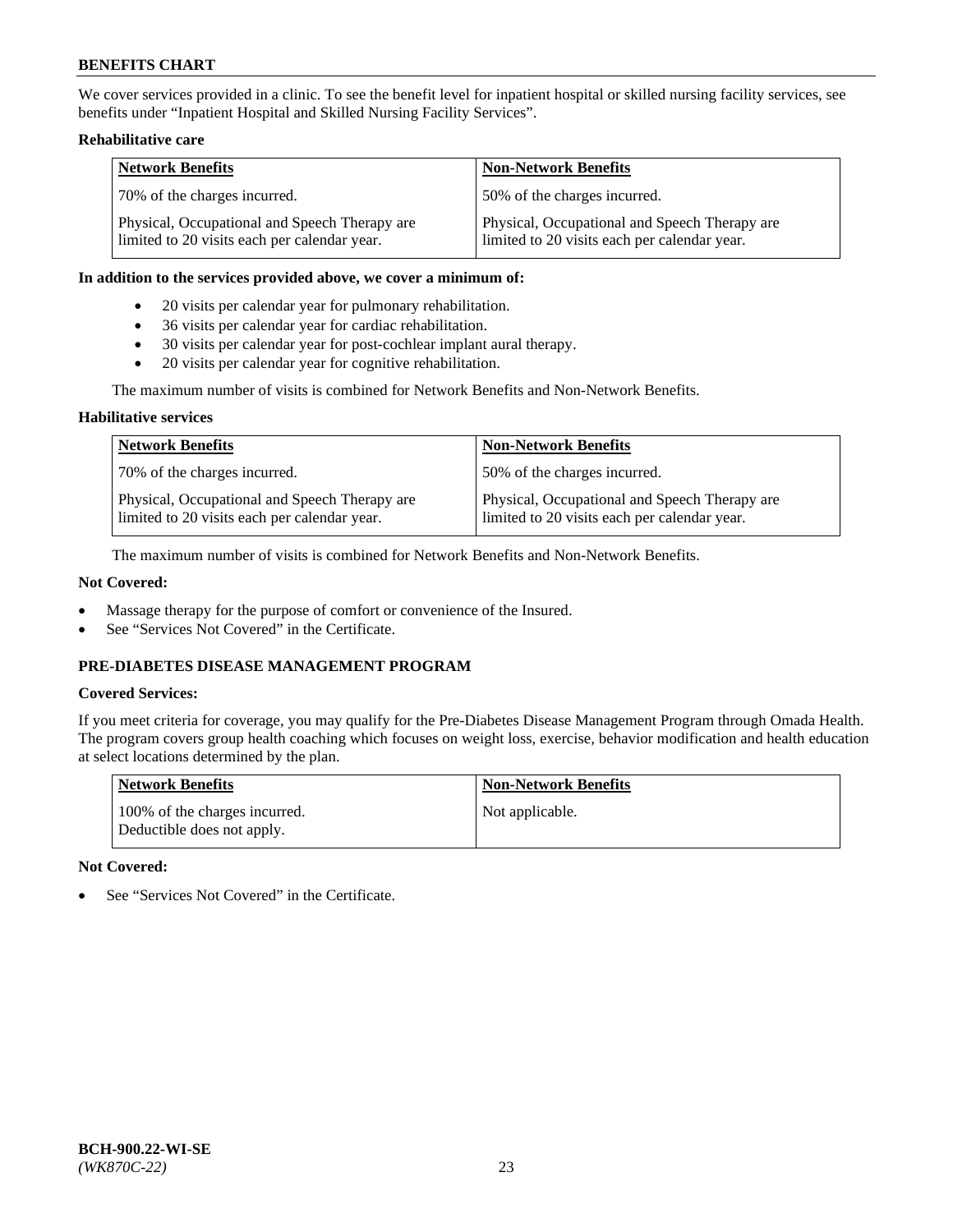# **PRESCRIPTION DRUG SERVICES**

## **Covered Services:**

We cover prescription drugs and medications that can be self-administered or are administered in a physician's office.

We will refill a prescription for eye drops covered under this Benefits Chart if the Insured requests a refill and the original prescription specified that additional quantities would be needed, providing the refill request does not exceed the quantities needed, and the following conditions are met:

- If the Insured requests a 30-day refill supply, the request must be made between 22 and 30 days of the later of (a) the original date that the prescription was distributed to the Insured or (b) the date that the most recent refill was distributed to the Insured; or
- If the Insured requests a 90-day refill supply, the request must be made between 67 and 90 days of the later of (a) the original date that the prescription was distributed to the Insured or (b) the date that the most recent refill was distributed to the Insured.

## **For Network Benefits, drugs and medications must be obtained at a Network pharmacy.**

## **If a copayment is required, you must pay one copayment for each 31-day supply, or portion thereof.**

## **Outpatient drugs (except as specified below)Drugs on the Preventive Drug List**

| <b>Network Benefits</b>                                                                                                                   | <b>Non-Network Benefits</b>  |
|-------------------------------------------------------------------------------------------------------------------------------------------|------------------------------|
| Generic formulary drugs on the Preventive Drug List<br>are covered at 100% of the charges incurred.                                       | 50% of the charges incurred. |
| Brand name formulary drugs on the Preventive Drug<br>List are covered at 100% of the charges incurred,<br>subject to a copayment of \$60. |                              |
| In no event will your cost for a formulary insulin drug<br>exceed \$25.                                                                   |                              |
| Deductible does not apply.                                                                                                                |                              |

## **All other drugs**

| <b>Network Benefits</b>                                                                      | <b>Non-Network Benefits</b>  |
|----------------------------------------------------------------------------------------------|------------------------------|
| All other formulary drugs are covered at 70% of the<br>charges incurred. Deductible applies. | 50% of the charges incurred. |
| Non-formulary drugs are covered at 60% of the charges<br>incurred. Deductible applies.       |                              |

**Oral chemotherapy drugs** are included on the specialty drug list. However, you pay the applicable outpatient drug benefit. As required by Wisconsin law, you will not pay higher cost sharing (deductible, copayment or coinsurance) for orally administered chemotherapy drugs than you pay for injected or intravenously administered chemotherapy drugs.

### **Mail order drugs**

| <b>Network Benefits</b>                                                                                                                                                         | <b>Non-Network Benefits</b>                                                                                                |
|---------------------------------------------------------------------------------------------------------------------------------------------------------------------------------|----------------------------------------------------------------------------------------------------------------------------|
| For your convenience, you may also get up to a<br>93-day supply of outpatient prescription drugs that<br>can be self-administered through the designated mail<br>order service. | Mail order drugs are only available through the<br>designated mail order service.<br>See Network Mail Order Drugs Benefit. |
| Specialty drugs are not available through the mail<br>order service.                                                                                                            |                                                                                                                            |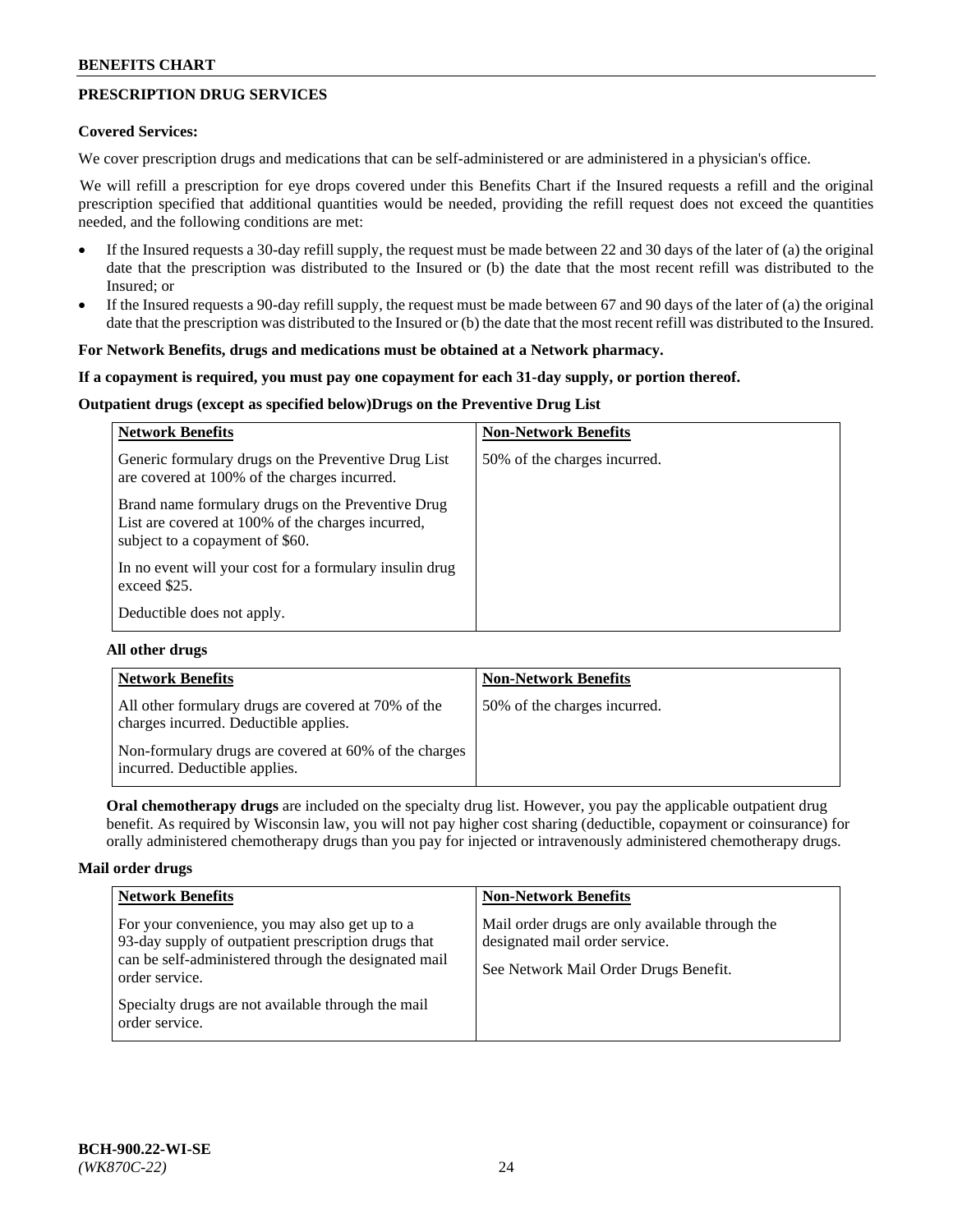## **Specialty drugs that are self-administered**

| <b>Network Benefits</b>                                                                                              | <b>Non-Network Benefits</b> |
|----------------------------------------------------------------------------------------------------------------------|-----------------------------|
| 70% of the charges incurred.                                                                                         | No coverage.                |
| Specialty drugs are limited to drugs on the<br>specialty drug list and must be obtained from a<br>designated vendor. |                             |

**Oral chemotherapy drugs** are included on the specialty drug list. However, you pay the applicable outpatient drug benefit. As required by Wisconsin law, you will not pay higher cost sharing (deductible, copayment or coinsurance) for orally administered chemotherapy drugs than you pay for injected or intravenously administered chemotherapy drugs.

## **Tobacco cessation drugs. All FDA approved tobacco cessation drugs are covered.**

| Network Benefits                                            | <b>Non-Network Benefits</b>   |
|-------------------------------------------------------------|-------------------------------|
| 100% of the charges incurred.<br>Deductible does not apply. | 150% of the charges incurred. |

## **Contraceptive drugs**

| <b>Network Benefits</b>                                                                                                                                         | <b>Non-Network Benefits</b>  |
|-----------------------------------------------------------------------------------------------------------------------------------------------------------------|------------------------------|
| 100% of the charges incurred for formulary drugs.<br>Deductible does not apply.                                                                                 | 50% of the charges incurred. |
| If a physician requests that a non-formulary<br>contraceptive drug be dispensed as written, the drug<br>will be covered at 100%, not subject to the deductible. |                              |

**ACA preventive medications.** We cover preventive medications currently recommended by USPSTF with an A or B rating if they are prescribed by your medical provider and they are listed on our Commercial ACA Preventive Drug List. Preventive medications are subject to periodic review and modification. Changes would be effective in accordance with the federal rules and reflected in our current medical coverage criteria for preventive care services.

| <b>Network Benefits</b>                                     | <b>Non-Network Benefits</b>  |
|-------------------------------------------------------------|------------------------------|
| 100% of the charges incurred.<br>Deductible does not apply. | 50% of the charges incurred. |

## **Limitations:**

- Certain drugs may require prior authorization as indicated on the formulary. HealthPartners may require prior authorization for the drug and also the site where the drug will be provided. Certain drugs are subject to our utilization review process and quantity limits.
- Certain non-formulary drugs require prior authorization. In addition, certain drugs may be subject to any quantity limits applied as part of our trial program. The trial drug program applies to new prescriptions for certain drugs which have high toxicity, low tolerance, high costs and/or high potential for waste. Trial drugs are indicated on the formulary and/or the specialty drug list. Your first fill of a trial drug may be limited to less than a month supply. If the drug is well tolerated and effective, you will receive the remainder of your first month supply.
- If an Insured requests a brand name drug when there is a generic equivalent, the brand name drug will be covered up to the charge that would apply to the generic drug, minus any required copayment. If a physician request that a brand name drug be dispensed as written, the drug will be paid at the non-formulary benefit.
- We may require insureds to try over-the-counter (OTC) drug alternatives before approving more costly formulary prescription drugs.
- Unless otherwise specified in the "Prescription Drug Services" section, you may receive up to a 31-day supply per prescription.
- A 93-day supply will be covered and dispensed only at pharmacies that participate in our extended day supply program.
- New prescriptions to treat certain chronic conditions are limited to a 31-day supply.
- No more than a 31-day supply of specialty drugs will be covered and dispensed at a time, unless it is a manufacturer supplied drug that cannot be split that supplies the insured with more than a 31-day supply.

**BCH-900.22-WI-SE**  *(WK870C-22)* 25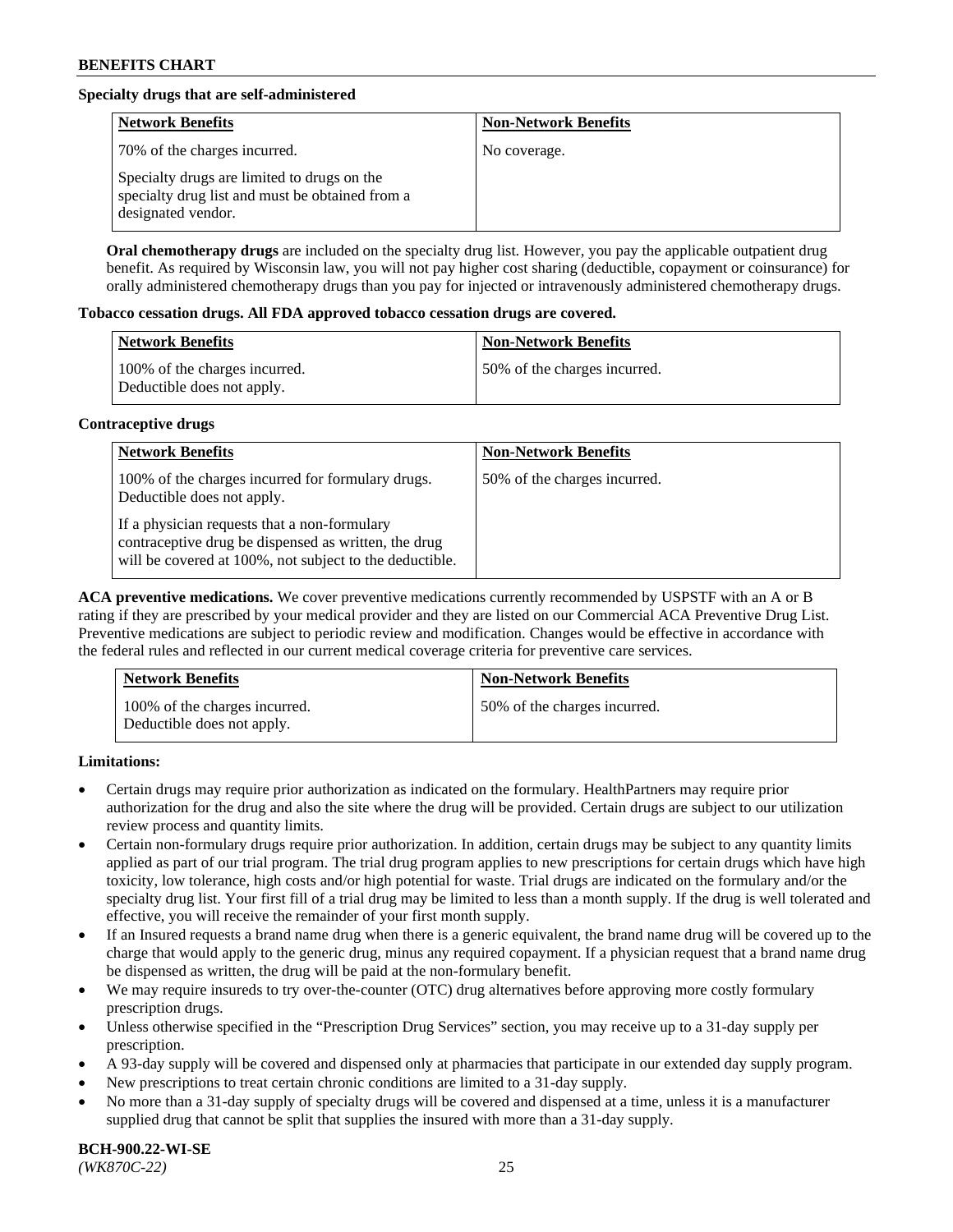**Not Covered:**Replacement of prescription drugs, medications, equipment and supplies due to loss, damage or theft.

- Nonprescription (over-the-counter) drugs or medications, including, but not limited to, vitamins, supplements, homeopathic remedies, and non-FDA approved drugs, unless listed on the formulary and prescribed by a physician or legally authorized health care provider under applicable state and federal law. This exclusion does not include over-thecounter contraceptives for women as allowed under the Affordable Care Act when the Insured obtains a prescription for the item. In addition, if the Insured obtains a prescription, this exclusion does not include aspirin to prevent cardiovascular disease for men and women of certain ages; folic acid supplements for women who may become pregnant; fluoride chemoprevention supplements for children without fluoride in their water source; and iron supplements for children ages 6-12 months who are at risk for anemia.
- All drugs for the treatment of sexual dysfunction.
- All drugs for the treatment of growth deficiency.
- Fertility drugs.
- Medical cannabis.
- Drugs on the Excluded Drug List. The Excluded Drug List includes select drugs within a therapy class that are not eligible for coverage. This includes drugs that may be excluded for certain indications. The Excluded Drug List is available at [healthpartners.com.](http://www.healthpartners.com/)
- Drugs that are newly approved by the FDA until they are reviewed and approved by HealthPartners Pharmacy and Therapeutics Committee.
- Medical devices approved by the FDA will not be covered under the "Prescription Drug Services" section unless they are on our formulary. Covered medical devices are generally submitted and reimbursed under your medical benefits.
- See "Services Not Covered" in the Certificate.

# **PREVENTIVE SERVICES**

## **Applicable Definitions:**

**Routine Preventive Services** are routine health care services that include screenings, check-ups and counseling to prevent illness, disease or other health problems before symptoms occur.

**Diagnostic Services** are services to help a provider understand your symptoms, diagnose illness and decide what treatment may be needed. They may be the same services that are listed as preventive services, but they are being used as diagnostic services. Your provider will determine if these services are preventive or diagnostic. These services are not preventive if received as part of a visit to diagnose, manage or maintain an acute or chronic medical condition, illness or injury. When that occurs, unless otherwise indicated below, standard deductibles, copayments or coinsurance apply.

## **Covered Services:**

We cover preventive services that meet any of the requirements under the Affordable Care Act (ACA) shown in the bulleted items below. These preventive services are covered at 100% under the Network Benefits with no deductible, copayments or coinsurance. (If a preventive service is not required by the ACA and it is covered at a lower benefit level, it will be specified below.) Preventive benefits mandated under the ACA are subject to periodic review and modification. Changes would be effective in accordance with the federal rules. Preventive services mandated by the ACA include:

- Evidence-based items or services that have in effect a rating of A or B in the current recommendations of the United States Preventive Services Task Force with respect to the individual;
- Immunizations for routine use in children, adolescents, and adults that have in effect a recommendation from the Advisory Committee on Immunization Practices of the Centers for Disease Control and Prevention with respect to the individual;
- With respect to infants, children, and adolescents, evidence-informed preventive care and screenings provided for in comprehensive guidelines supported by the Health Resources and Services Administration; and
- With respect to women, preventive care and screenings provided for in comprehensive guidelines supported by the Health Resources and Services Administration.

Covered services are based on established medical policies, which are subject to periodic review and modification by the medical or dental directors. These medical policies (medical coverage criteria) are available by calling Member Services, or logging on to your "*my*HealthPartners" account at [healthpartners.com.](https://www.healthpartners.com/hp/index.html)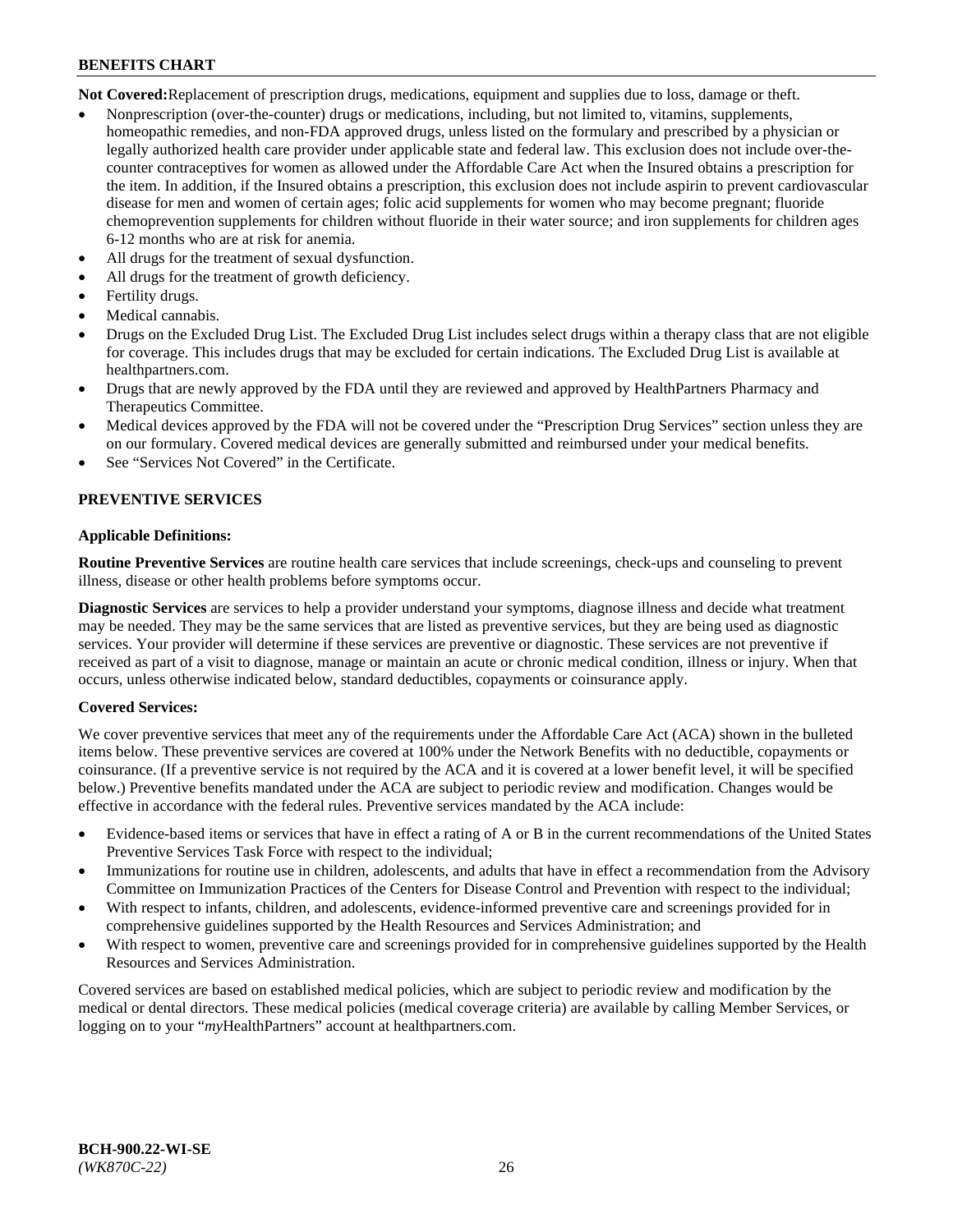## **ACA and state mandated preventive services are covered as follows:**

**Routine health exams and periodic health assessments.** A physician or health care provider will counsel you as to how often health assessments are needed based on age, sex and health status. This includes screening and counseling for tobacco cessation and all FDA approved tobacco cessation medications including over-the-counter drugs (as shown in the Prescription Drug Services section).

| <b>Network Benefits</b>                                     | <b>Non-Network Benefits</b>   |
|-------------------------------------------------------------|-------------------------------|
| 100% of the charges incurred.<br>Deductible does not apply. | 150% of the charges incurred. |

**Child health supervision services.** This includes pediatric preventive services such as newborn screenings, appropriate immunizations, developmental assessments and laboratory services appropriate to the age of the child from birth to 72 months and appropriate immunizations to age 18.

| <b>Network Benefits</b>                                     | <b>Non-Network Benefits</b>  |
|-------------------------------------------------------------|------------------------------|
| 100% of the charges incurred.<br>Deductible does not apply. | 50% of the charges incurred. |

## **Routine prenatal care and exams**

| <b>Network Benefits</b>                                     | <b>Non-Network Benefits</b>  |
|-------------------------------------------------------------|------------------------------|
| 100% of the charges incurred.<br>Deductible does not apply. | 50% of the charges incurred. |

**Routine postnatal care.** This includes health exams, assessments, education and counseling relating to the period immediately after childbirth.

| <b>Network Benefits</b>                                     | <b>Non-Network Benefits</b>  |
|-------------------------------------------------------------|------------------------------|
| 100% of the charges incurred.<br>Deductible does not apply. | 50% of the charges incurred. |

**Routine screening procedures for cancer.** This includes colorectal screening and other cancer screenings recommended by the USPSTF with an A or B rating. Women's preventive health services below describe additional routine screening procedures for cancer.

| <b>Network Benefits</b>                                     | <b>Non-Network Benefits</b>   |
|-------------------------------------------------------------|-------------------------------|
| 100% of the charges incurred.<br>Deductible does not apply. | 150% of the charges incurred. |

**Professional voluntary family planning services.** This includes services to prevent or delay a pregnancy, including counseling and education. Services must be provided by a licensed provider.

| <b>Network Benefits</b>                                     | <b>Non-Network Benefits</b>  |
|-------------------------------------------------------------|------------------------------|
| 100% of the charges incurred.<br>Deductible does not apply. | 50% of the charges incurred. |

## **Adult immunizations**

| Network Benefits                                            | <b>Non-Network Benefits</b>  |
|-------------------------------------------------------------|------------------------------|
| 100% of the charges incurred.<br>Deductible does not apply. | 50% of the charges incurred. |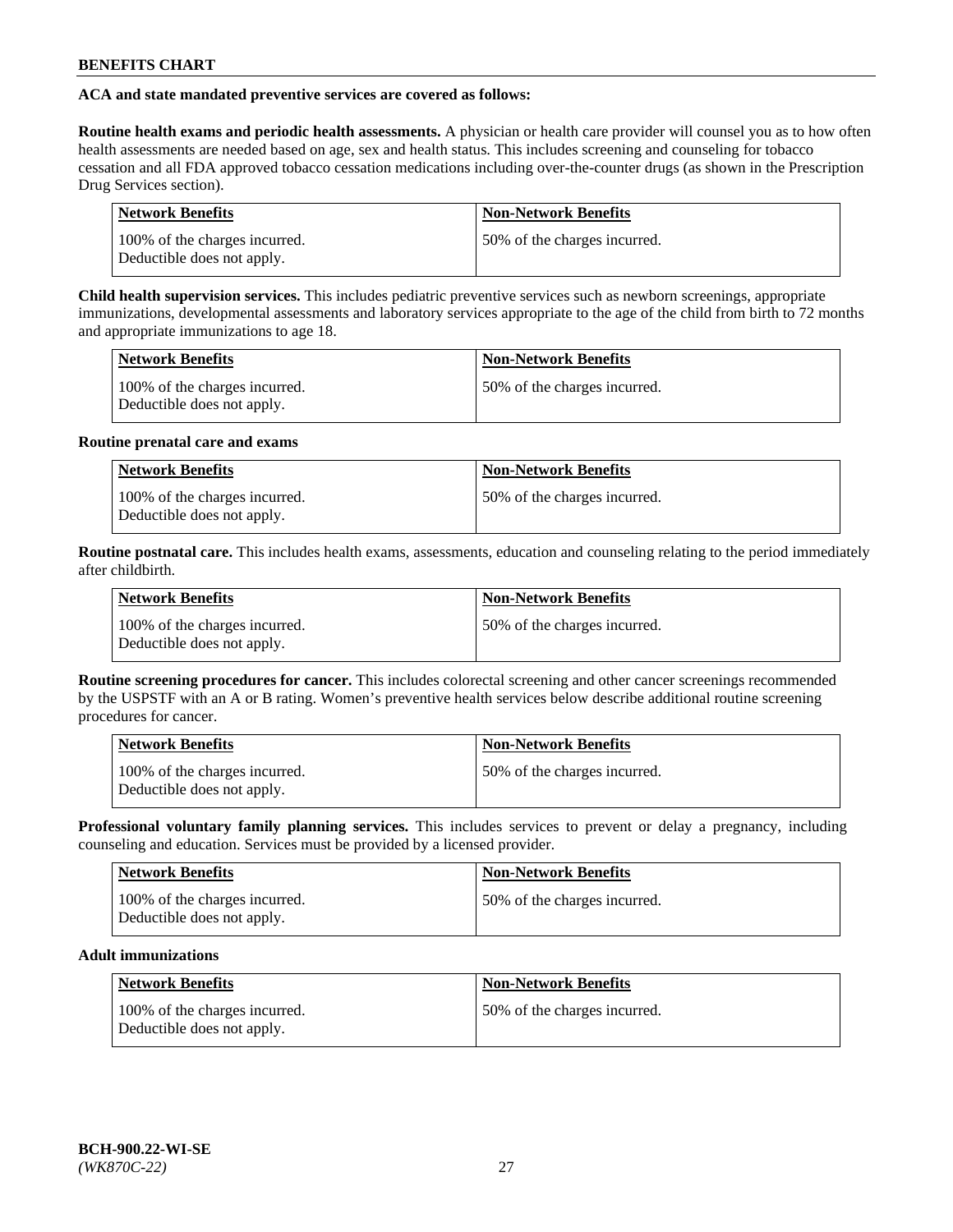**Women's preventive health services.** This includes mammograms, screenings for cervical cancer (pap smears), breast pumps, human papillomavirus (HPV) testing, counseling for sexually transmitted infections, counseling and screening for human immunodeficiency virus (HIV), and all FDA approved contraceptive methods as prescribed by a doctor, sterilization procedures, education and counseling (see the Prescription Drug Services section for coverage of oral contraceptive drugs). We also provide genetic screening for BRCA if someone in your family has the gene or you have a diagnosis of cancer.

The U.S. Preventive Services Task Force (USPSTF) recommends screening mammography, with or without clinical breast examination (CBE), every 1-2 years for women aged 40 and older. For women age 50 and older, we cover an annual mammogram.

| <b>Network Benefits</b>                                     | <b>Non-Network Benefits</b>  |
|-------------------------------------------------------------|------------------------------|
| 100% of the charges incurred.<br>Deductible does not apply. | 50% of the charges incurred. |

**Obesity screening and management.** We cover obesity screening and counseling for all ages during a routine preventive care exam. If you are age 18 or older and have a body mass index of 30 or more, we also cover intensive obesity management to help you lose weight. Your primary care doctor can coordinate these services.

| Network Benefits                                            | <b>Non-Network Benefits</b>  |
|-------------------------------------------------------------|------------------------------|
| 100% of the charges incurred.<br>Deductible does not apply. | 50% of the charges incurred. |

**In addition to any ACA or state mandated preventive services referenced above, we cover the following eligible services:**

## **Routine eye and hearing exams**

| <b>Network Benefits</b>                                     | <b>Non-Network Benefits</b>  |
|-------------------------------------------------------------|------------------------------|
| 100% of the charges incurred.<br>Deductible does not apply. | 50% of the charges incurred. |

**Ovarian cancer surveillance test for women who are at risk.** "At risk for ovarian cancer" means (1) having a family history that includes any of the following: one or more first-degree or second-degree relatives with ovarian cancer, clusters of female relatives with breast cancer or nonpolyposis colorectal cancer; or (2) testing positive for BRCA1 or BRCA2 mutations. "Surveillance test for ovarian cancer" means annual screening using CA-125 serum tumor marker testing, transvaginal ultrasound, pelvic examination or other proven ovarian screening tests currently being evaluated by the federal Food and Drug Administration or by the National Cancer Institute.

| <b>Network Benefits</b>                               | <b>Non-Network Benefits</b>                           |
|-------------------------------------------------------|-------------------------------------------------------|
| Coverage level is same as corresponding Network       | Coverage level is same as corresponding Non-Network   |
| Benefits, depending on type of service provided, such | Benefits, depending on type of service provided, such |
| as Diagnostic Imaging Services, Laboratory Services   | as Diagnostic Imaging Services, Laboratory Services   |
| or Office Visits for Illness or Injury, or Preventive | or Office Visits for Illness or Injury, or Preventive |
| Services.                                             | Services.                                             |

**Peak flow meters for Insureds diagnosed with asthma.** Must be prescribed by a licensed provider.

| <b>Network Benefits</b>                                     | <b>Non-Network Benefits</b>  |
|-------------------------------------------------------------|------------------------------|
| 100% of the charges incurred.<br>Deductible does not apply. | 50% of the charges incurred. |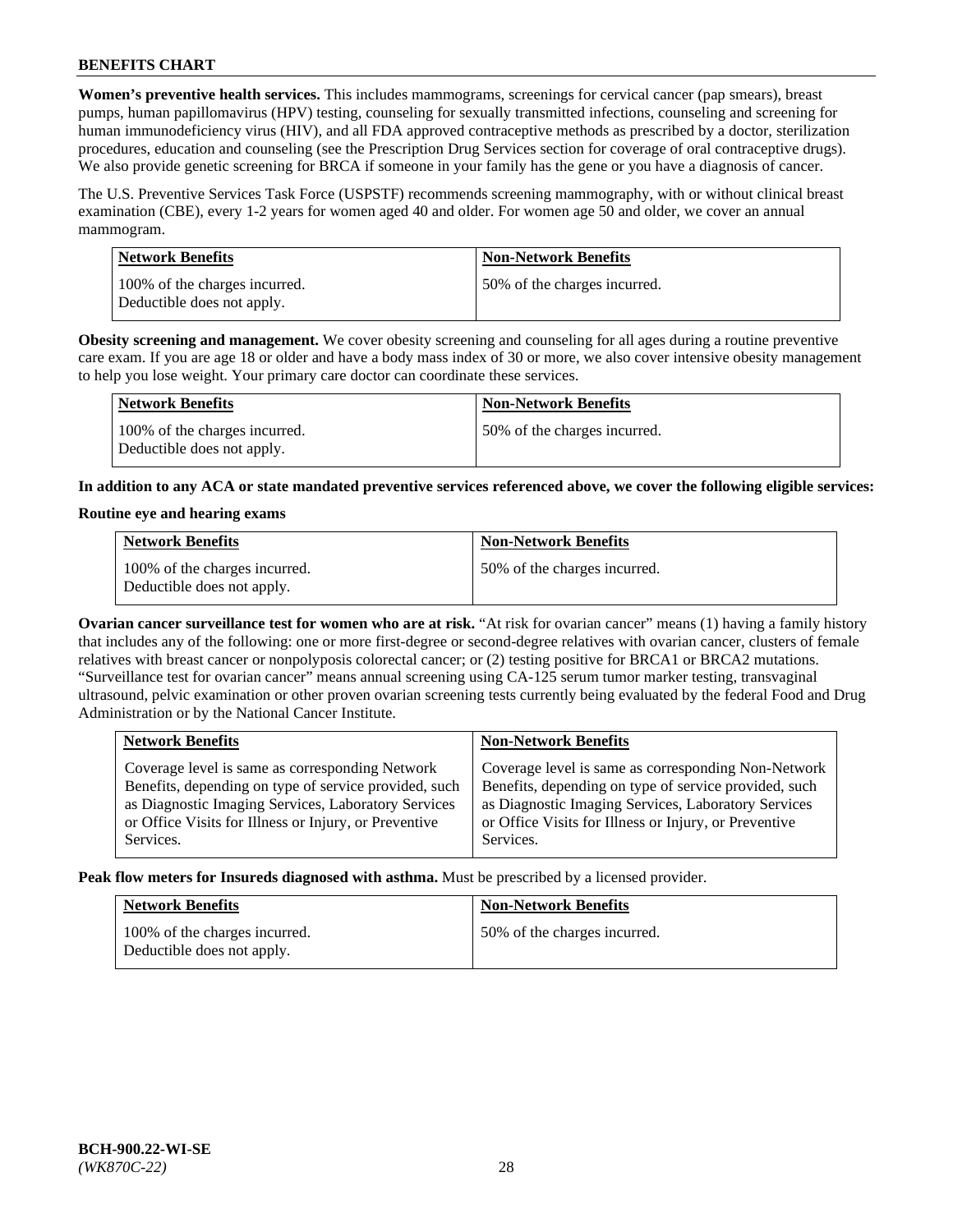**Glucose meters prescribed by a licensed provider** (other than continuous glucose monitoring systems which are covered under the "Diabetic Equipment and Supplies" section in this Benefits Chart)

| <b>Network Benefits</b>                                                                        | <b>Non-Network Benefits</b>  |
|------------------------------------------------------------------------------------------------|------------------------------|
| 100% of the charges incurred.<br>Deductible does not apply.                                    | 50% of the charges incurred. |
| Glucose meters are limited to meters on the formulary<br>and must be obtained from a pharmacy. |                              |

## **Retinopathy screening for Insureds diagnosed with diabetes**

| <b>Network Benefits</b>                                     | <b>Non-Network Benefits</b>  |
|-------------------------------------------------------------|------------------------------|
| 100% of the charges incurred.<br>Deductible does not apply. | 50% of the charges incurred. |

## **Hemoglobin A1C testing for Insureds diagnosed with diabetes**

| <b>Network Benefits</b>                                     | <b>Non-Network Benefits</b>  |
|-------------------------------------------------------------|------------------------------|
| 100% of the charges incurred.<br>Deductible does not apply. | 50% of the charges incurred. |

## **International normalized ratio (INR) testing for Insureds diagnosed with liver disease and/or bleeding disorders**

| <b>Network Benefits</b>                                     | <b>Non-Network Benefits</b>  |
|-------------------------------------------------------------|------------------------------|
| 100% of the charges incurred.<br>Deductible does not apply. | 50% of the charges incurred. |

## **Low-density lipoprotein (LDL) testing for Insureds diagnosed with heart disease**

| <b>Network Benefits</b>                                     | <b>Non-Network Benefits</b>  |
|-------------------------------------------------------------|------------------------------|
| 100% of the charges incurred.<br>Deductible does not apply. | 50% of the charges incurred. |

**Limitations:**Services are not preventive if received as part of a visit to diagnose, manage or maintain an acute or chronic medical condition, illness or injury. When that occurs, unless otherwise indicated above, standard deductibles, copayments or coinsurance apply.

### **Not Covered:**

See "Services Not Covered" in the Certificate.

## **TELEHEALTH/TELEMEDICINE SERVICES**

### **Definitions:**

**Telehealth, Telemedicine, or Virtual Care.** This is a means of communication between a health care professional and a patient. This includes the use of secure electronic information, imaging, and communication technologies, including:

- interactive audio or audio-video
- interactive audio with store-and-forward technology
- chat-based and email-based systems
- physician-to-physician consultation
- patient education
- data transmission
- data interpretation
- digital diagnostics (algorithm-enabled diagnostic support)
- digital therapeutics (the use of personal health devices and sensors, either alone or in combination with conventional drug therapies, for disease prevention and management)

**BCH-900.22-WI-SE**  *(WK870C-22)* 29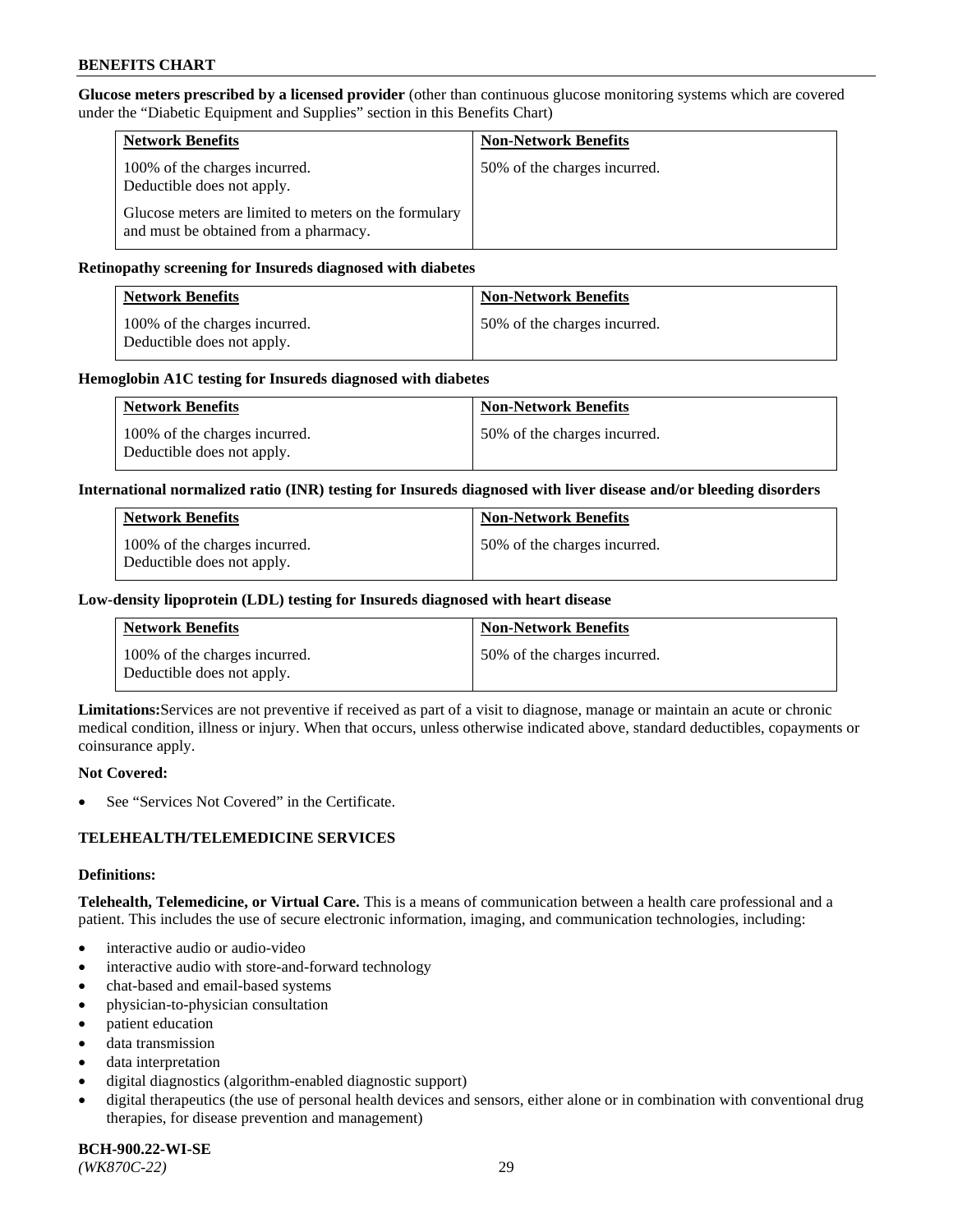Services can be delivered:

Synchronously: the patient and health care professional are engaging with one another at the same time; or Asynchronously: the patient and health care professional engage with each other at different points in time.

**Telephone Visits.** Live, synchronous, interactive encounters over the telephone between a patient and a healthcare provider.

**E-visit or chat-based visits.** Asynchronous online or mobile app encounters to discuss a patient's personal health information, vital signs, and other physiologic data or diagnostic images. The healthcare provider reviews and delivers a consultation, diagnosis, prescription or treatment plan after reviewing the patient's visit information.

**Virtuwell®.** This is an online service for you to receive a diagnosis and treatment for certain conditions, such as a cold, flu, ear pain and sinus infections. You may access the Virtuwell website at [virtuwell.com.](https://www.virtuwell.com/)

**Video Visits.** Live, synchronous, interactive encounters using secure web-based video between a patient and a healthcare provider.

### **Covered Services:**

The Plan covers the following methods of receiving care for services that would be eligible under the Plan if the service were provided in person.

### **Scheduled telephone visits**

| <b>Network Benefits</b>      | <b>Non-Network Benefits</b>  |
|------------------------------|------------------------------|
| 70% of the charges incurred. | 50% of the charges incurred. |

## **E-visits**

## **Access to online care through Virtuwell at [virtuwell.com](https://www.virtuwell.com/)**

| Network Benefits              | <b>Non-Network Benefits</b> |
|-------------------------------|-----------------------------|
| 100% of the charges incurred. | Not applicable.             |

### **All other E-visits**

| <b>Network Benefits</b>      | <b>Non-Network Benefits</b>  |
|------------------------------|------------------------------|
| 70% of the charges incurred. | 50% of the charges incurred. |

### **Video visits**

| <b>Network Benefits</b>                                      | <b>Non-Network Benefits</b>                            |
|--------------------------------------------------------------|--------------------------------------------------------|
| Coverage level is same as corresponding Network              | Coverage level is same as corresponding Non-           |
| Benefits, depending on type of service provided, such as     | Network Benefits, depending on type of service         |
| Office Visits for Illness or Injury, Inpatient or Outpatient | provided, such as Office Visits for Illness or Injury, |
| <b>Hospital Services.</b>                                    | Inpatient or Outpatient Hospital Services.             |

### **Not Covered:**

See "Services Not Covered" in the Certificate.

## **TRANSPLANT SERVICES**

## **Applicable Definitions:**

**Autologous.** This is when the source of cells is from the individual's own marrow or stem cells.

**Allogeneic.** This is when the source of cells is from a related or unrelated donor's marrow or stem cells.

**Allogeneic Bone Marrow Transplant.** This is when the bone marrow is harvested from the related or unrelated donor and stored. The patient undergoes treatment which includes tumor ablation with high-dose chemotherapy and/or radiation. The bone marrow is reinfused (transplanted).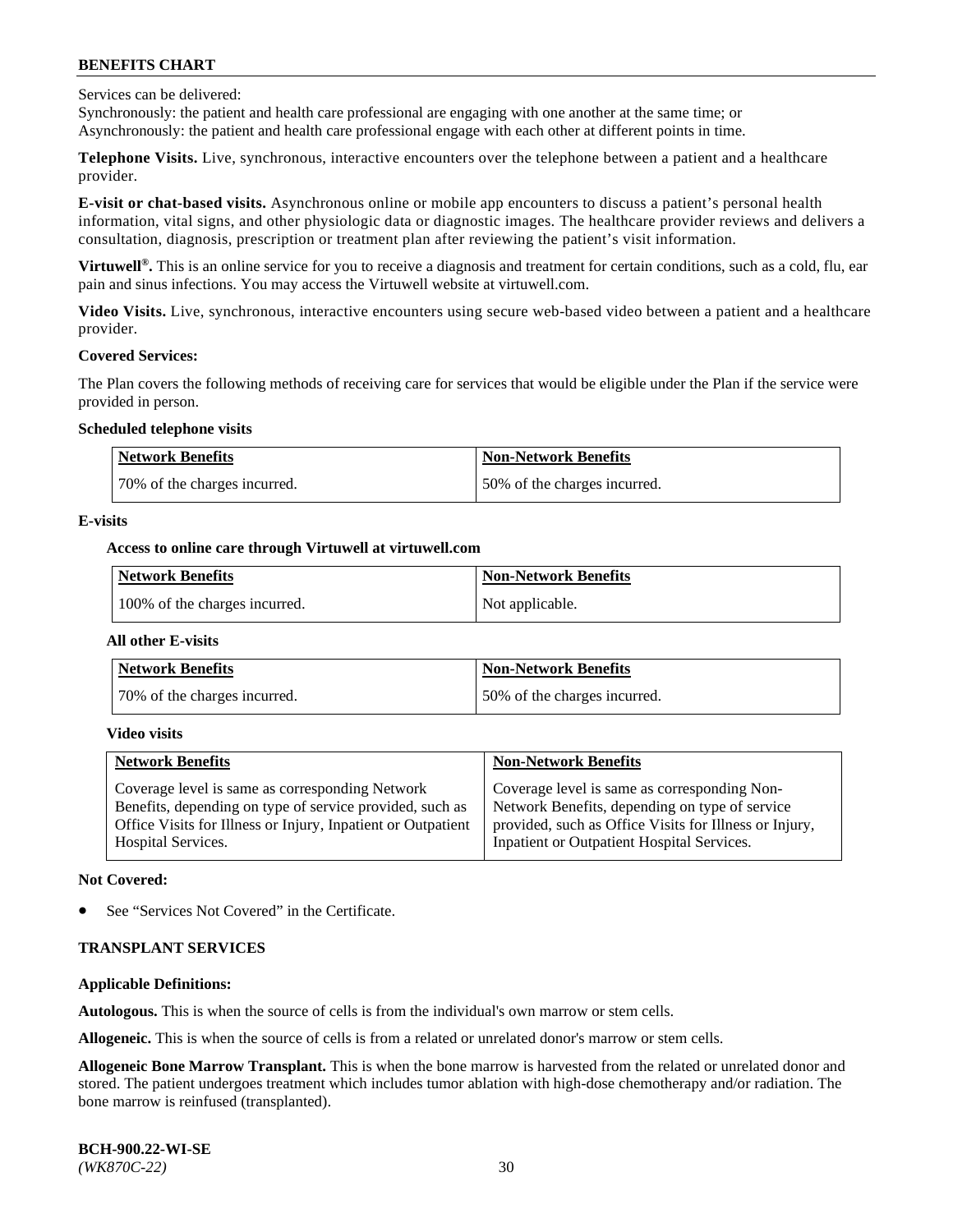**Autologous Bone Marrow Transplant.** This is when the bone marrow is harvested from the individual and stored. The patient undergoes treatment which includes tumor ablation with high-dose chemotherapy and/or radiation. The bone marrow is reinfused (transplanted).

**Autologous/Allogeneic Stem Cell Support.** This is a treatment process that includes stem cell harvest from either bone marrow or peripheral blood, tumor ablation with high-dose chemotherapy and/or radiation, stem cell reinfusion, and related care. Autologous/allogeneic bone marrow transplantation and high dose chemotherapy with peripheral stem cell rescue/support are considered to be autologous/allogeneic stem cell support.

**Designated Transplant Center.** This is any health care provider, group or association of health care providers designated by us to provide services, supplies or drugs for specified transplants for our Insureds.

**Transplant Services.** This is transplantation (including retransplants) of the human organs or tissue listed below, including all related post-surgical treatment, follow-up care and drugs and multiple transplants for a related cause. Transplant services do not include other organ or tissue transplants or surgical implantation of mechanical devices functioning as a human organ, except surgical implantation of an FDA approved Ventricular Assist Device (VAD) or total artificial heart, functioning as a temporary bridge to heart transplantation.

Prior authorization is required prior to consultation to support coordination of care and benefits.

## **Covered Services:**

We cover eligible transplant services (as defined above) while you are covered under the Certificate. Transplants that will be considered for coverage are limited to the following:

- Kidney transplants for end-stage disease.
- Cornea transplants for end-stage disease.
- Heart transplants for end-stage disease.
- Lung transplants or heart/lung transplants for: (1) primary pulmonary hypertension; (2) Eisenmenger's syndrome; (3) endstage pulmonary fibrosis; (4) alpha 1 antitrypsin disease; (5) cystic fibrosis; and (6) emphysema.
- Liver transplants for: (1) biliary atresia in children; (2) primary biliary cirrhosis; (3) post-acute viral infection (including hepatitis A, hepatitis B antigen e negative and hepatitis C) causing acute atrophy or post-necrotic cirrhosis; (4) primary sclerosing cholangitis; (5) alcoholic cirrhosis; and (6) hepatocellular carcinoma.
- Allogeneic bone marrow transplants or peripheral stem cell support associated with high dose chemotherapy for: (1) acute myelogenous leukemia; (2) acute lymphocytic leukemia; (3) chronic myelogenous leukemia; (4) severe combined immunodeficiency disease; (5) Wiskott-Aldrich syndrome; (6) aplastic anemia; (7) sickle cell anemia; (8) non-relapsed or relapsed non-Hodgkin's lymphoma; (9) multiple myeloma; and (10) testicular cancer.
- Autologous bone marrow transplants or peripheral stem cell support associated with high-dose chemotherapy for: (1) acute leukemias; (2) non-Hodgkin's lymphoma; (3) Hodgkin's disease; (4) Burkitt's lymphoma; (5) neuroblastoma; (6) multiple myeloma; (7) chronic myelogenous leukemia; and (8) non-relapsed non-Hodgkin's lymphoma.
- Pancreas transplants for simultaneous pancreas-kidney transplants for diabetes, pancreas after kidney, living related segmental simultaneous pancreas kidney transplantation and pancreas transplant alone.

To receive Network Benefits, charges for transplant services must be incurred at a Designated Transplant Center.

The transplant-related treatment provided, including expenses incurred for directly related donor services, shall be subject to and in accordance with the provisions, limitations, maximums and other terms of the Certificate.

Medical and hospital expenses of the donor are covered only when the recipient is an Insured and the transplant and directly related donor expenses have been prior authorized for coverage. Treatment of medical complications that may occur to the donor are not covered. Donors are not considered Insureds, and are therefore not eligible for the rights afforded to Insureds under the Certificate.

The list of eligible transplant services and coverage determinations are based on established medical policies, which are subject to periodic review and modification by the medical director.

| Network Benefits                                 | <b>Non-Network Benefits</b>                          |
|--------------------------------------------------|------------------------------------------------------|
| See Network Inpatient Hospital Services Benefit. | See Non-Network Inpatient Hospital Services Benefit. |